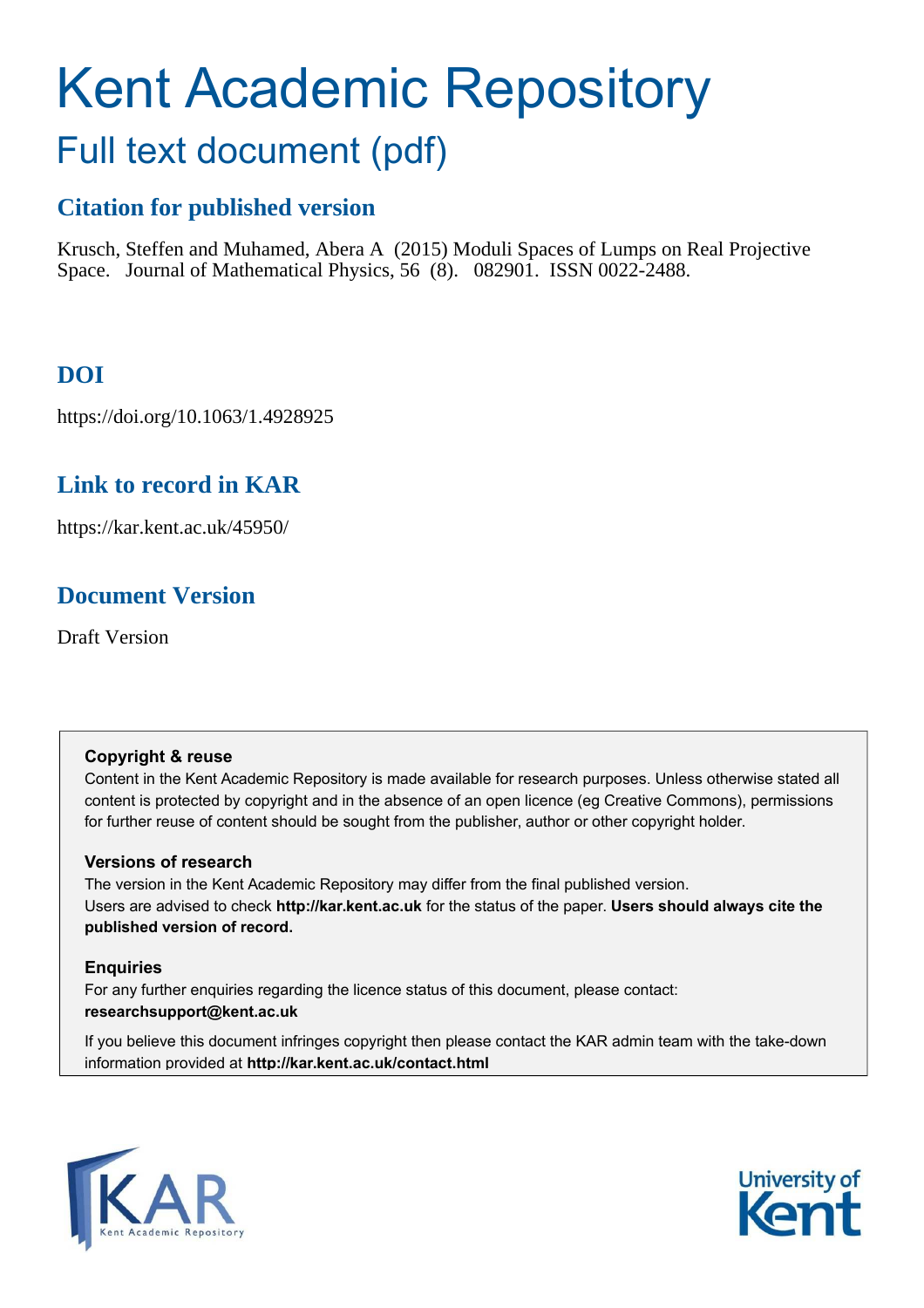## Moduli Spaces of Lumps on Real Projective Space

Steffen Krusch<sup>∗</sup> and Abera A. Muhamed† School of Mathematics, Statistics and Actuarial Sciences University of Kent, Canterbury, UK

December 9, 2014

#### Abstract

Harmonic maps that minimize the Dirichlet energy in their homotopy classes are known as lumps. Lump solutions on real projective space are explicitly given by rational maps subject to a certain symmetry requirement. This has consequences for the behaviour of lumps and their symmetries. An interesting feature is that the moduli space of charge three lumps is a  $D_2$ -symmetric 7-dimensional manifold of cohomogeneity one. In this paper, we discuss the charge three moduli spaces of lumps from two perspectives: discrete symmetries of lumps and the Riemann-Hurwitz formula. We then calculate the metric and find explicit formula for various geometric quantities. We also discuss the implications for lump decay.

#### 1 Introduction

Rational maps of degree N are solutions of the Bogomolny equation of the  $O(3)$ sigma model with topological charge N and energy  $2\pi|N|$ . Belavin and Polyakov [\[14\]](#page-21-0) studied the Bogomolyni equations by change of variables and explored the Lagrangian density of the classically equivalent  $\mathbb{C}P^1$  sigma model. The algebraic topology of rational maps and the construction of harmonics between surfaces have been studied by Segal [\[17\]](#page-21-1) and by Eells and Lemaire [\[4\]](#page-21-2), respectively. Speight and Sadun [\[18\]](#page-22-0) showed the moduli space for a compact Riemann surface is geodesically incomplete. The metric on the space of holomorphic maps is given by restricting the kinetic energy term where the moduli space coordinates are allowed to depend

<sup>∗</sup>S.Krusch@kent.ac.uk

<sup>†</sup>A.A.Muhamed@kent.ac.uk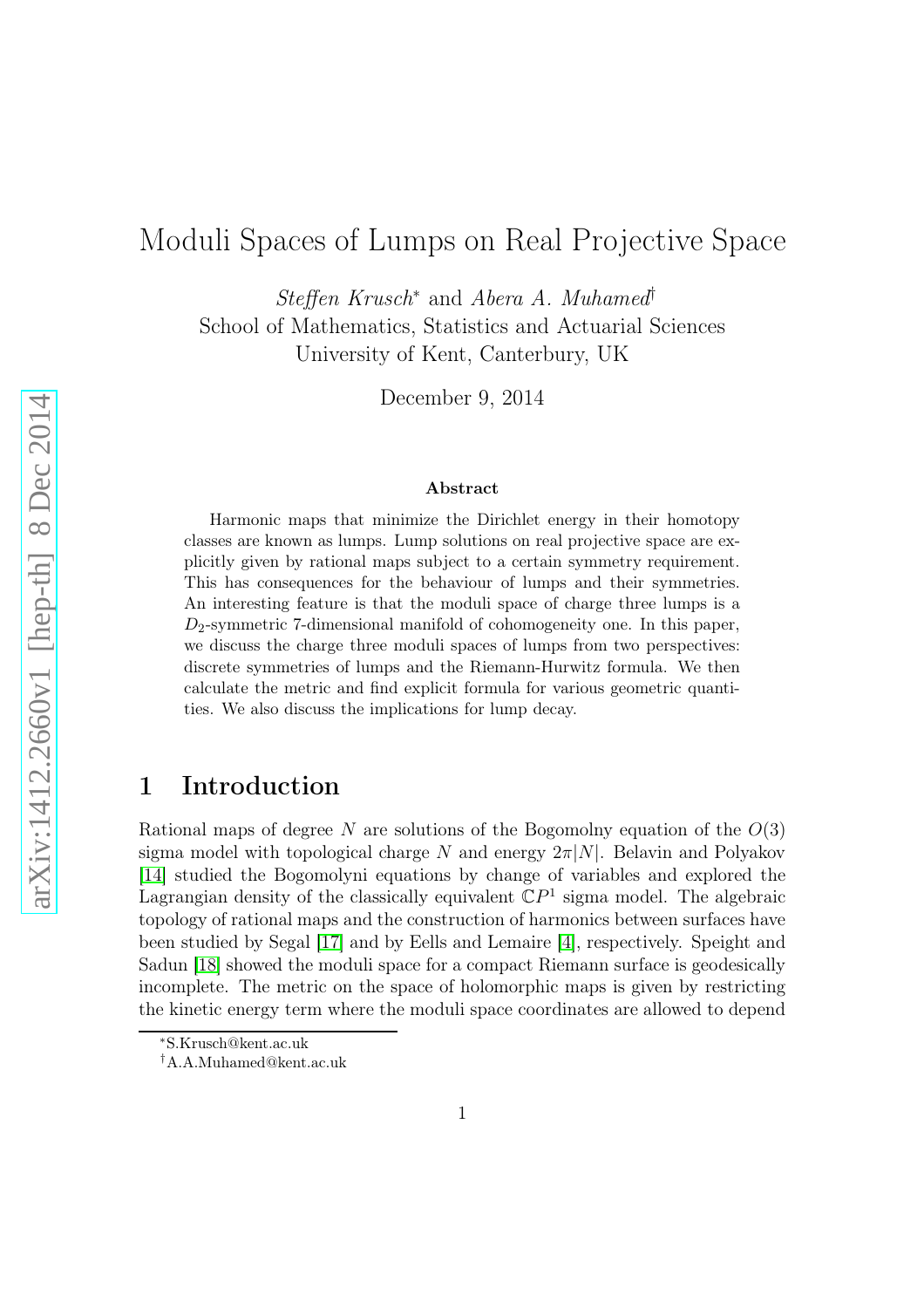<span id="page-2-0"></span>on time. This metric is Kähler [\[15\]](#page-21-3). The low energy dynamics of a  $\mathbb{C}P<sup>1</sup>$  lump on the space-time  $S^2 \times \mathbb{R}$  [\[20\]](#page-22-1) and the geometry of a space of rational maps of degree N [\[13\]](#page-21-4) have been studied. The Fubini-Study metric  $\gamma_{FS}$  of rational maps of degree one has been studied by Krusch and Speight [\[7\]](#page-21-5). Here a rational map was identified with the projective equivalence classes of its coefficient such that  $Rat_1$  is an open subset of CP <sup>3</sup> which is equipped with the Fubini-Study metric of constant holomorphic sectional curvature 4. Lumps can decay but it has been shown in Refs. [\[10,](#page-21-6) [23\]](#page-22-2) that the scattering of lumps takes place before lump decay using the geodesic approximation. A head-on collisions between lumps in the  $2+1$ -dimensional  $\mathbb{C}P<sup>1</sup>$ model on a flat torus has been studied numerically by Cova and Zakrzewski [\[3\]](#page-21-7) and analytically by Speight [\[22\]](#page-22-3). Rational maps also play an important role in related models like the Skyrme model [\[19\]](#page-22-4). For example, the rational map ansatz [\[6\]](#page-21-8) gives a good approximations for the symmetries of Skyrme configurations, and the Finkelstein-Rubinstein constraints can be calculated directly from this ansatz using homotopy theory [\[8\]](#page-21-9). We study the symmetries of rational maps to understand the geometry and dynamics of lumps.

<span id="page-2-1"></span>Harmonic maps are solutions of Laplace's equation on Riemannian manifolds and are usually known as lumps. Denote by  $M_N$  the moduli space of degree N harmonic maps.  $M_N$  is a  $2N + 1$ -dimensional smooth complex Riemannian manifold. There is a natural Riemannian metric on  $M_N$ , which is called the  $L^2$ metric. The  $L^2$  metric is well defined on a compact Riemann surface as the non-normalizable zero modes are absent [\[13\]](#page-21-4). For the  $\mathbb{C}P<sup>1</sup>$  model, one can have an explicit expression of harmonic maps in terms of rational maps given by the ratio of two polynomials with no common roots. Lumps and their symmetries can be understood in terms of rational maps on the projective plane. Speight [\[21\]](#page-22-5) studied the  $L^2$  metric on the moduli spaces of degree 1 harmonic maps on both  $S^2$  and  $\mathbb{R}P^2$  and obtained an explicit formula. We focus mainly on charge three rational maps between  $\mathbb{R}P^2$ , acquiring a detailed and careful understanding of their  $L^2$ geometry. The  $L^2$  metric plays an important role in slow lump dynamics just as Samols [\[16\]](#page-21-10) metric does for vortices.

In section [2,](#page-2-0) we discuss the  $O(3)$  and  $\mathbb{C}P<sup>1</sup>$ -sigma models on a Riemann surface. In section [3,](#page-4-0) we derive families of symmetric rational maps in real projective space. We then apply the Riemann-Hurwitz formula. We also study an  $SO(3) \times SO(3)$ invariant angular integral of rational maps which plays an important role in our understanding of the moduli space of charge three lumps. In section [4,](#page-12-0) we discuss the moduli space metric of charge three lumps on projective space. We evaluate the metric coefficients explicitly and calculate various geometric quantities. We end with a conclusion.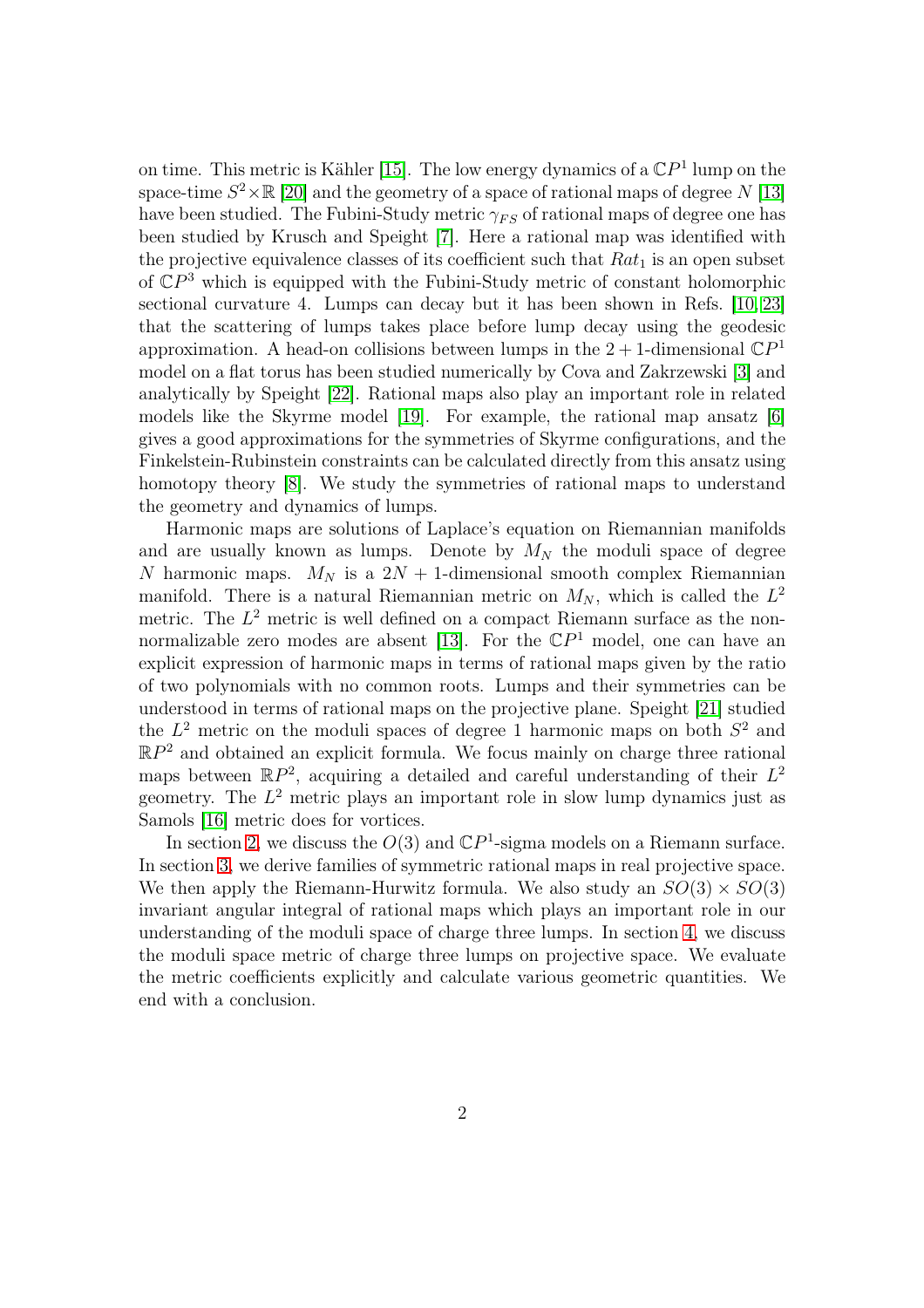#### 2 The  $O(3)$ -sigma model on a Riemann surface

In  $(d+1)$ -dimensional space time, the non-linear sigma model on the space  $\Sigma$  with target space  $Y$  is defined by the Lagrangian

$$
L = \frac{1}{2} \int_{\Sigma} d\mu_g \partial_{\mu} \phi_l \partial^{\mu} \phi_m H^{lm}, \qquad (2.1)
$$

where  $d\mu_g$  is the volume element of  $\Sigma$ , g is the Riemannian metric on  $\Sigma$ ,  $\partial^\mu = \eta^{\mu\nu}\partial_\nu$ and  $\eta^{\mu\nu}$  are the components of the inverse of the Lorentzian metric

$$
\eta = dt^2 - g
$$

on the space-time  $\mathbb{R} \times \Sigma$ , and  $H_{lm}$  is the metric on Y. The  $O(3)$ -sigma model is a famous example of a non-linear sigma model. In the  $O(3)$ -sigma model, the field can be parameterized as a three-component unit vector,  $\phi = (\phi_1, \phi_2, \phi_3)$  with  $\phi \cdot \phi = 1$ , and the Lagrangian is given by

$$
L = \frac{1}{4} \int_{\Sigma} d\mu_g \partial_{\mu} \phi \cdot \partial^{\mu} \phi.
$$
 (2.2)

Thus, the target space can be identified with a Riemann sphere  $S^2$ . The sigma model can be formulated in terms of fields  $(\phi_1, \phi_2, \sigma)$  such that  $\sigma = \pm \sqrt{1 - (\phi_1^2 + \phi_2^2)}$ where  $\phi_1$  and  $\phi_2$  are locally unconstrained [\[11\]](#page-21-11). We consider  $\Sigma = S^2$  and  $\Sigma = \mathbb{R}P^2$ , and target space  $Y = \Sigma$ , but other examples have been discussed in the litera-ture [\[21\]](#page-22-5). Denote by  $M_N$  the moduli space of degree N static solutions of the  $\mathbb{C}P^1$  model on  $\Sigma$  and let  $\phi : \Sigma \longrightarrow \mathbb{C}P^1$ . The kinetic energy functional induces a natural metric  $\gamma$  on  $M_N$  which is a finite dimensional, smooth Riemannian manifold. The moduli space  $M_N$  is geodesically incomplete with respect to the metric  $\gamma$  induced by the kinetic energy functional for any degree N static solutions of the  $\mathbb{C}P^1$  model on  $\Sigma$  [\[18\]](#page-22-0). The homotopy classes of a continuous map  $\phi$ , by the Hopf degree theorem [\[2\]](#page-20-0), are labeled by the topological degree of  $\phi$ .

In the following we consider  $\Sigma = S^2$ . Let R be the stereographic coordinate image of  $\phi$  on the target space. The coordinate R is given by  $R = \frac{\phi_1 + i\phi_2}{1 + \phi_2}$  $\frac{\rho_1+i\varphi_2}{1+\phi_3}$  and let the local complex coordinate  $z = x^1 + ix^2$  and its conjugate  $\overline{z} = x^1 - ix^2$ . One can then explicitly express  $\phi$  in terms of R as

$$
\phi = \left( \frac{R+\bar{R}}{1+|R|^2}, \frac{-i (R-\bar{R})}{1+|R|^2}, \frac{1-|R|^2}{1+|R|^2} \right).
$$

Since  $R = R(t, z, \bar{z})$  is the function of t, z and  $\bar{z}$ , the Lagrangian [\(2.2\)](#page-2-1) becomes

$$
L = \int_{S^2} dS \frac{\partial_{\mu} R \partial^{\mu} \bar{R}}{(1 + |R|^2)^2},\tag{2.3}
$$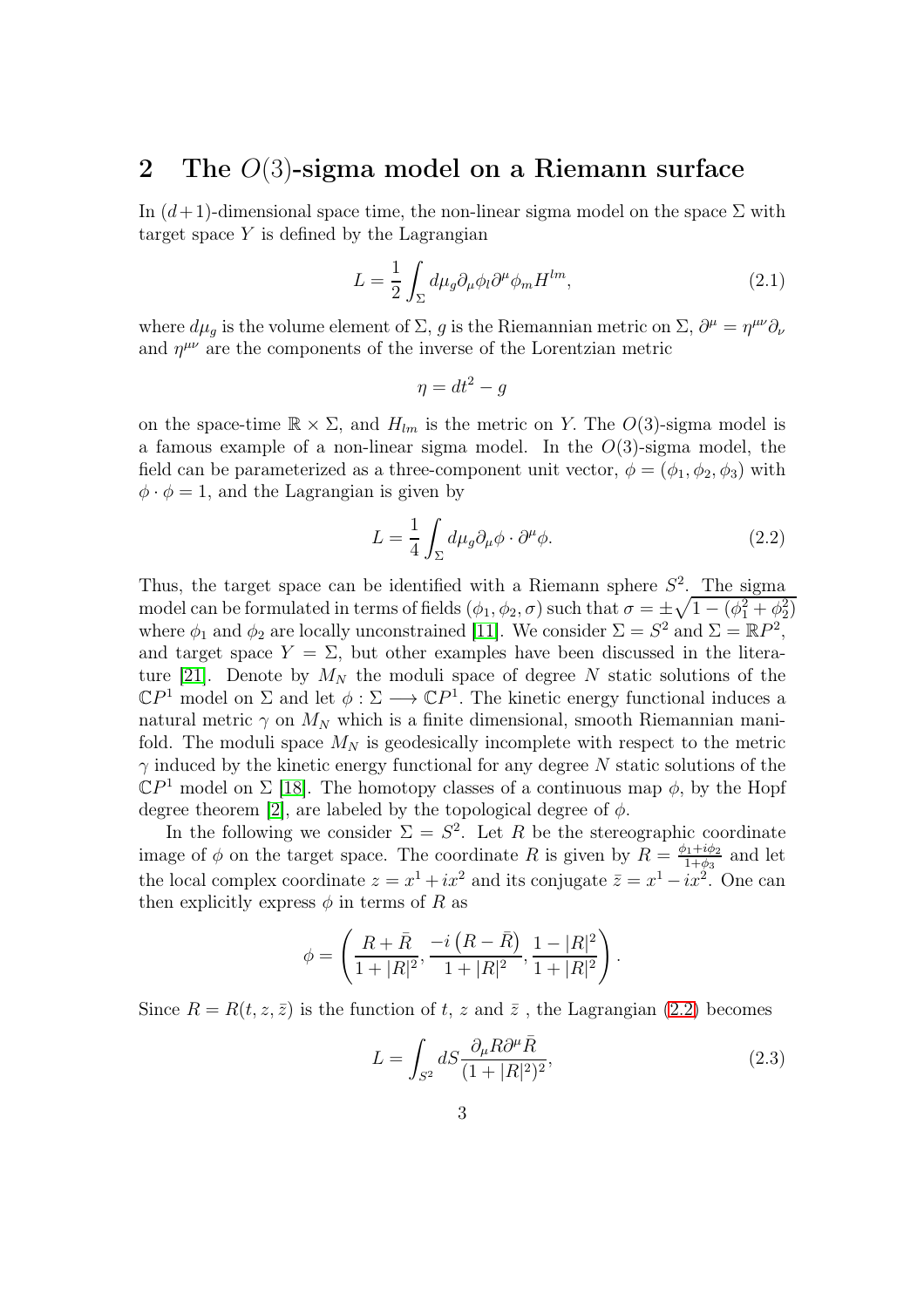<span id="page-4-0"></span>where  $\mu = t, z, \bar{z}$ . This Lagrangian is referred to as the  $\mathbb{C}P^1$  sigma model. The  $\mathbb{C}P^1$  sigma model in  $d = 2 + 1$  dimensions is a non-linear field theory possessing topological solitons, called lumps.

For  $\Sigma = S^2$ , the energy E and the topological charge N are given by

<span id="page-4-1"></span>
$$
E = 2 \int \frac{(|\partial_z R|^2 + |\partial_{\bar{z}} R|^2)(1 + |z|^2)^2}{(1 + |R|^2)^2} \frac{dzd\bar{z}}{(1 + |z|^2)^2},
$$
(2.4)

$$
N = \frac{1}{\pi} \int \frac{(|\partial_z R|^2 - |\partial_{\bar{z}} R|^2)(1+|z|^2)^2}{(1+|R|^2)^2} \frac{dzd\bar{z}}{(1+|z|^2)^2},
$$
(2.5)

where  $\partial_z = \frac{\partial}{\partial z} = \frac{1}{2}$  $\frac{1}{2}(\partial_1 - i \partial_2)$  and  $\partial_{\bar{z}} = \frac{\partial}{\partial \bar{z}} = \frac{1}{2}$  $\frac{1}{2}(\partial_1 + i\partial_2)$ . Now one can show that the energy E and the topological degree N satisfy the the Bogomolny bound  $E \ge 2\pi N$ . Equality holds if and only if the Cauchy-Riemann equation is satisfied, namely  $\partial_{\overline{z}}R = 0$ , whose solutions are holomorphic functions  $R(z)$ . We can do a similar calculation to obtain  $E \geq -2\pi N$  with equality when  $\partial_z R = 0$ , which is satisfied by antiholomorphic functions  $R(\bar{z})$ . In summary, the energy E is minimized to  $2\pi|N|$  in each topological class by a solution of the Cauchy-Riemann equations

$$
\begin{cases} \partial_{\bar{z}} R = 0 & \text{if } N \ge 0, \\ \partial_z R = 0 & \text{if } N \le 0. \end{cases}
$$

<span id="page-4-3"></span>Without loss of generality we will focus on holomorphic maps. For the complex coordinates  $z$  and  $R$  on the domain and codomain, the general degree  $N$  rational map is

$$
R(z) = \frac{p(z)}{q(z)} = \frac{a_1 + a_2 z + \dots + a_{N+1} z^N}{a_{N+2} + a_{N+3} z + \dots + a_{2N+2} z^N},
$$

where  $a_i \in \mathbb{C}$  are constants and  $a_{N+1}$  and  $a_{2N+2}$  do not both vanish simultaneously, and  $p(z)$  and  $q(z)$  have no common roots. Suppose  $a_{2N+2} \neq 0$  and define a complex coordinate  $b_{\alpha} = \frac{a_{\alpha}}{a_{2N}}$  $\frac{a_{\alpha}}{a_{2N+2}}$ ,  $\alpha = 1, ..., 2N + 1$ . The inclusion property  $M_N \subset \mathbb{C}P^{2N+1}$ implies that the metric  $\gamma$  is Kähler in this coordinate system. Thus,  $\gamma$  is given by

<span id="page-4-2"></span>
$$
\gamma = \gamma_{\alpha\beta} db^{\alpha} \overline{db^{\beta}},\tag{2.6}
$$

where repeated indices are summed over. The metric  $\gamma_{\alpha\beta}$  can be written as

$$
\gamma_{\alpha\beta} = \int_{\mathbb{C}} \frac{dzd\bar{z}}{(1+|z^2|)^2(1+|R|^2)^2} \frac{\partial R}{\partial b^{\alpha}} \overline{\frac{\partial R}{\partial b^{\beta}}},\tag{2.7}
$$

and  $R(z)$  is given by

<span id="page-4-4"></span>
$$
R(z) = \frac{b_1 + b_2 z \dots + b_{N+1} z^N}{b_{N+2} + b_{N+3} z + \dots + z^N}.
$$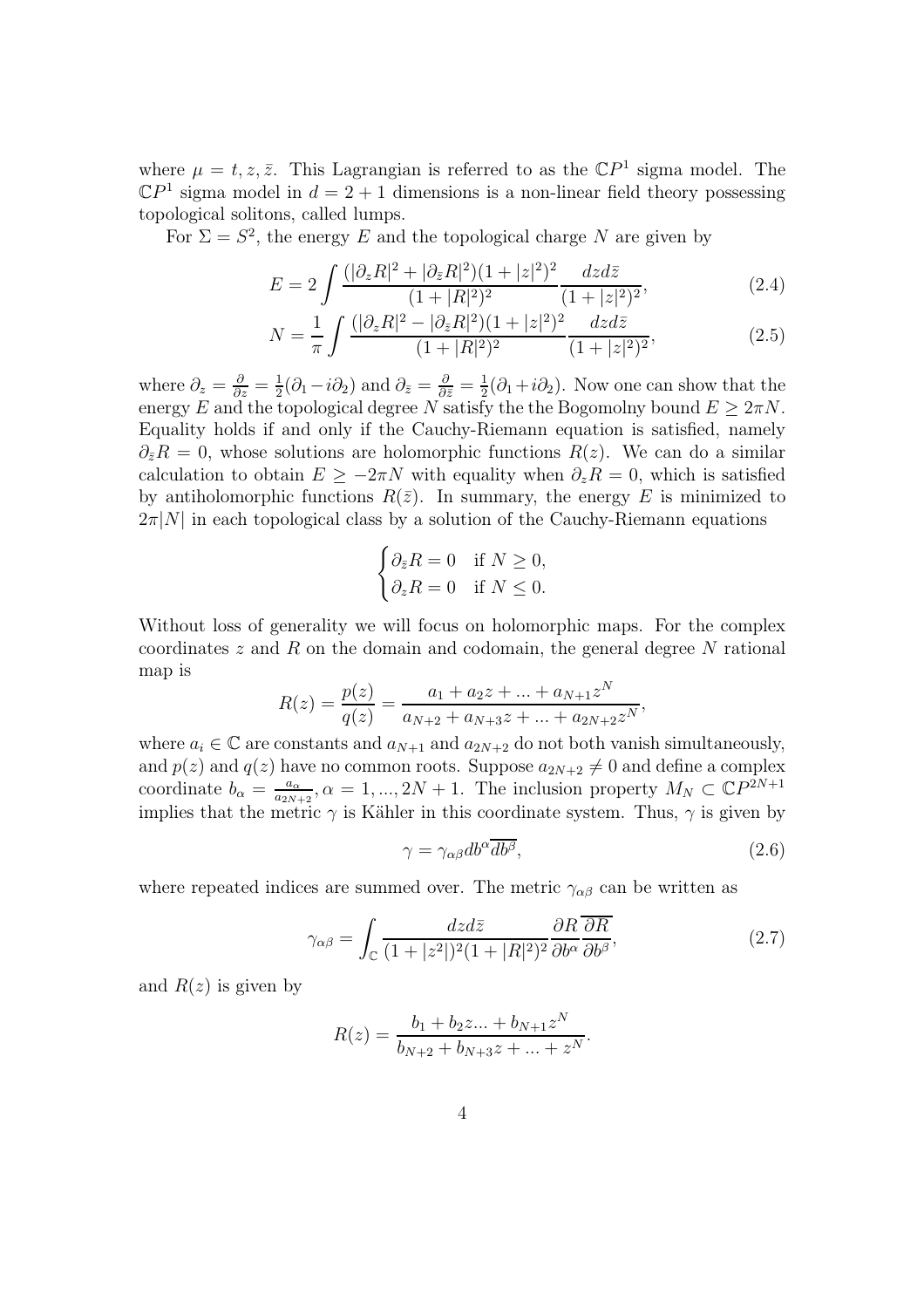#### 3 Symmetries of rational maps on projective space

<span id="page-5-3"></span>In the following, we derive families of symmetric rational maps in real projective space. We start by considering rational maps between Riemann spheres. A rational map  $R(z)$  has a discrete symmetry if

$$
M_1(R(M_2(z))) = R(z),\tag{3.1}
$$

where  $M_1$  and  $M_2$  are Möbius transformations.  $M_1$  is a rotation in target space, also known as an isorotation, whereas  $M_2$  is a rotation in space. Note if  $R(z)$  has symmetry [\(3.1\)](#page-4-1) then the rational map  $\tilde{R}(z) = \hat{M}_1(R(\hat{M}_2(z)))$  has the symmetry

$$
\tilde{R}(z) = \tilde{M}_1(\tilde{R}(\tilde{M}_2(z))),
$$

where  $\tilde{M}_1(z) = \hat{M}_1(M_1(\hat{M}_1^{-1}(z)))$  and  $\tilde{M}_2 = \hat{M}_2^{-1}(M_2(\hat{M}_2(z)))$ . So, by change of coordinates in domain and target, we can choose our symmetry to be around convenient axes.

We define a  $C_n^k$  symmetry of a rational map as a rotation in space by  $\alpha = 2\pi/n$ followed by a rotation in target space by  $\beta = k\alpha$ . The following lemma classifies which  $C_n^k$  symmetries are allowed for a rational map of degree N.

**Lemma 1.** A rational map of degree N can have a  $C_n^k$  symmetry if and only if  $N \equiv 0 \mod n$  or  $N \equiv k \mod n$ .

For a proof see [\[9\]](#page-21-12). Note that  $S^2$  is the universal covering space of  $\mathbb{R}P^2$  and  $\pi_1(\mathbb{R}P^2) = \mathbb{Z}_2$  [\[12\]](#page-21-13). The map  $\phi: S^2 \to S^2$  projects to a harmonic map  $\tilde{\phi}: \mathbb{R}P^2 \to$  $\mathbb{R}P^2$  if and only if  $p \circ \phi = \phi \circ p$  [\[4,](#page-21-2) [20\]](#page-22-1), where  $p : S^2 \longrightarrow S^2$ ,  $z \mapsto -\overline{z}^{-1}$  is the antipodal map in stereographic coordinates. Hence, in real projective space, rational maps must satisfy the additional constraint

<span id="page-5-2"></span><span id="page-5-1"></span>
$$
R\left(-\frac{1}{\bar{z}}\right) = -\frac{1}{\bar{R}(z)}.\tag{3.2}
$$

Then  $R(z)$  can be written in the general form as

<span id="page-5-0"></span>
$$
R(z) = \frac{\sum_{k=0}^{N} a_k z^k}{\sum_{k=0}^{N} (-1)^k \bar{a}_{N-k} z^k},
$$
\n(3.3)

where  $a_k \in \mathbb{C}$ . Alternatively, we can write the general form of this rational map as

$$
R(z) = e^{i\phi} \frac{(z - z_1)(z - z_2)...(z - z_N)}{(1 + \bar{z}_1 z)(1 + \bar{z}_2 z)...(1 + \bar{z}_N z)},
$$
(3.4)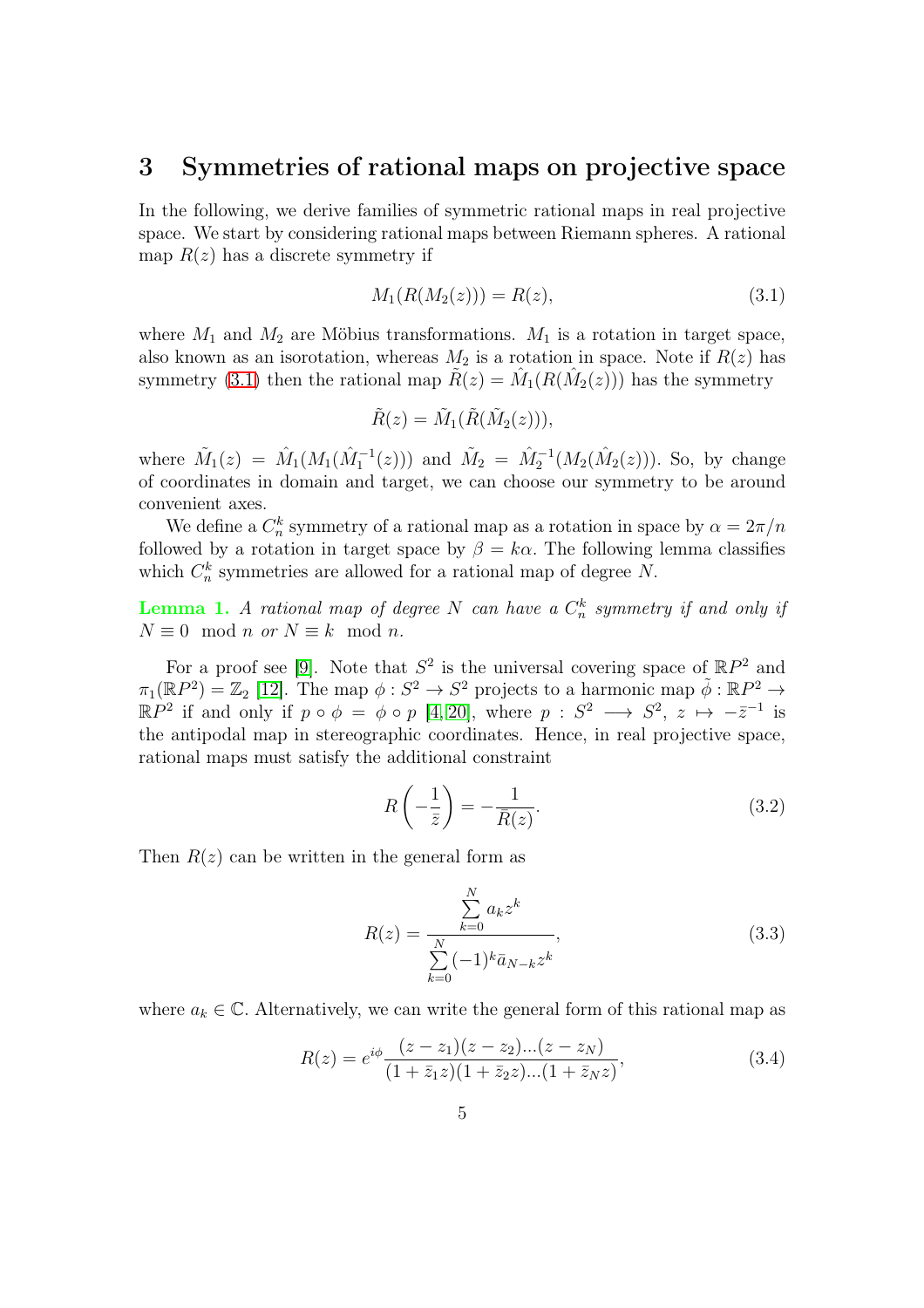where  $z_1, z_2, ..., z_n \in \mathbb{C}$ , and  $\phi \in [0, 2\pi)$ . This severely restricts the number of allowed symmetries. Denote by  $Rat_N$  the degree N rational maps in real projective space which is a submanifold of  $Rat_N$ .

**Lemma 2.** A rational map of degree N which satisfies [\(3.2\)](#page-4-2) can have a  $C_n^k$  symmetry if and only if  $N \equiv k \mod n$ . If  $n \geq N$  then the rational map has  $D_{\infty}$ symmetry.

#### Proof:

Without loss of generality we choose coordinates such that one  $C_n^k$  rotation is around the  $x_3$ -axis in space and target space.

First consider  $N \equiv 0 \mod n$ . Then  $N = nl$ , and a  $C_n^k$  rational map can be written as

$$
R(z) = \frac{r(z^n)}{z^{n-k}s(z^n)},
$$

where  $r(z)$  has degree l and  $s(z)$  has degree less than l. On the other hand, given  $r(z)$  the constraint [\(3.2\)](#page-4-2) fixes the coefficients of the denominator. In particular, only coefficients of powers of  $z^n$  will be non-zero. Hence, the only compatible solution is  $k = 0$ .

Consider the case  $N \equiv k \mod n$  which includes the  $k = 0$  case for  $N \equiv 0$ mod n. Set  $k = N \mod n$  and  $s = (N - k)/n$ , then the rational map is given by

<span id="page-6-0"></span>
$$
R(z) = \frac{\sum_{j=0}^{s} a_j z^{jn+k}}{\sum_{j=0}^{s} b_j z^{jn}}.
$$
\n(3.5)

The inversion symmetry [\(3.2\)](#page-4-2) leads to the following two constraints on the coefficients

$$
(-1)^{nj}\bar{b}_{s-j} = \lambda a_j \tag{3.6}
$$

and

$$
(-1)^{k+1}\bar{a}_{s-j}(-1)^{nj} = \lambda \bar{b}_j,
$$
\n(3.7)

where  $\lambda$  takes account of the fact that numerator and denominator can be multiplied with a common factor. Taking the modulus, we obtain that  $|\lambda| = 1$ , so that  $\bar{\lambda} = 1/\lambda$ . By relabelling  $j \mapsto s - j$ , equation [\(3.7\)](#page-5-0) becomes

$$
a_j = \bar{\lambda}(-1)^{k+1+n(s-j)}\bar{b}_{s-j}.
$$
\n(3.8)

This is compatible with equation [\(3.6\)](#page-5-1) provided  $ns + k = N$  is odd. For  $N = n$ , we obtain the map

$$
R(z) = \lambda \frac{a_1 z^n + a_0}{-\bar{a}_0 z^n + \bar{a}_1}.
$$
\n(3.9)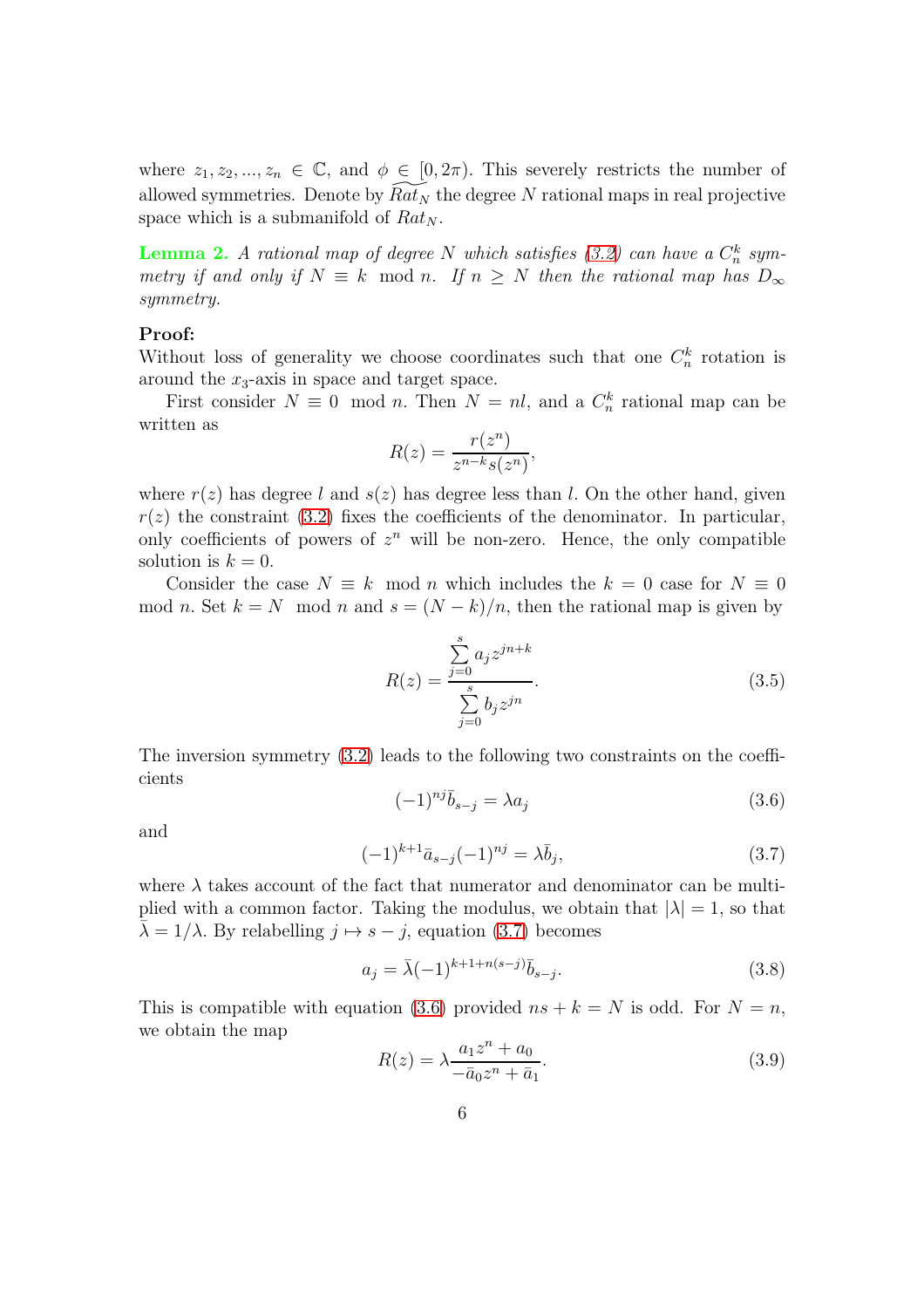Performing a Möbius transformation in target space to remove the phase  $\lambda$  this is equivalent to a Möbius transformation of the axial map.

Similarly, for  $n > N$ , the rational map [\(3.5\)](#page-5-2) reduces to

<span id="page-7-0"></span>
$$
R(z) = \frac{\lambda a_0}{\bar{a}_0} z^N,
$$

since in this case  $N = k$  and  $s = 0$ . This is again the axial map.

For  $N = 1$ , the only rational maps compatible with the constraint [\(3.2\)](#page-4-2) is

$$
R(z) = \frac{az + b}{-\overline{b}z + \overline{a}},\tag{3.10}
$$

where  $|a|^2 + |b|^2 \neq 1$ . Hence, this is isomorphic to  $PU(2) \cong SO(3)$ , and the moduli space for charge one is  $SO(3)$ , as pointed out in Ref. [\[21\]](#page-22-5).

#### 3.1  $N = 3$  lumps

In the following, we will discuss the case  $N = 3$  in more detail. According to Lemma [1](#page-4-3) and [2,](#page-5-3) imposing  $C_n$  symmetry with  $n \geq 3$ , we obtain  $D_{\infty}$  symmetry, given by maps of the form

<span id="page-7-1"></span>
$$
R(z) = \frac{az^3 + b}{-\bar{b}z^3 + \bar{a}},
$$
\n(3.11)

where  $a, b \in \mathbb{C}$ , and a and b are not both zero. Here the rotation axis in space has been chosen to be the  $x_3$ -axis. This choice corresponds to fixing two real parameters. Here, the symmetry is a  $C_3^0$ . Consider the case  $a \neq 0$ . Then the rational map [\(3.11\)](#page-6-0) can be rewritten as

$$
R(z) = e^{i\psi} \frac{z^3 + c}{-\bar{c}z^3 + 1},
$$

where  $c = b/a$  and  $e^{i\psi} = a/\bar{a}$ . Hence, the moduli space of the symmetric lumps of [\(3.11\)](#page-6-0) is parametrized by one complex number and a phase which together with the choice of axes gives real dimension 5. The moduli space can also be viewed as the orbit under rotations and isorotations of the map

$$
R(z) = z^3.
$$

Since, rotation and isorotations act independently apart from the axial symmetry around the third axis, the dimension of the moduli space is again 5.

The only rational maps that are compatible with a  $C_2$  symmetry around the  $x_3$ -axis are given by

$$
R(z) = \frac{az^3 + bz}{\overline{b}z^2 + \overline{a}}.\tag{3.12}
$$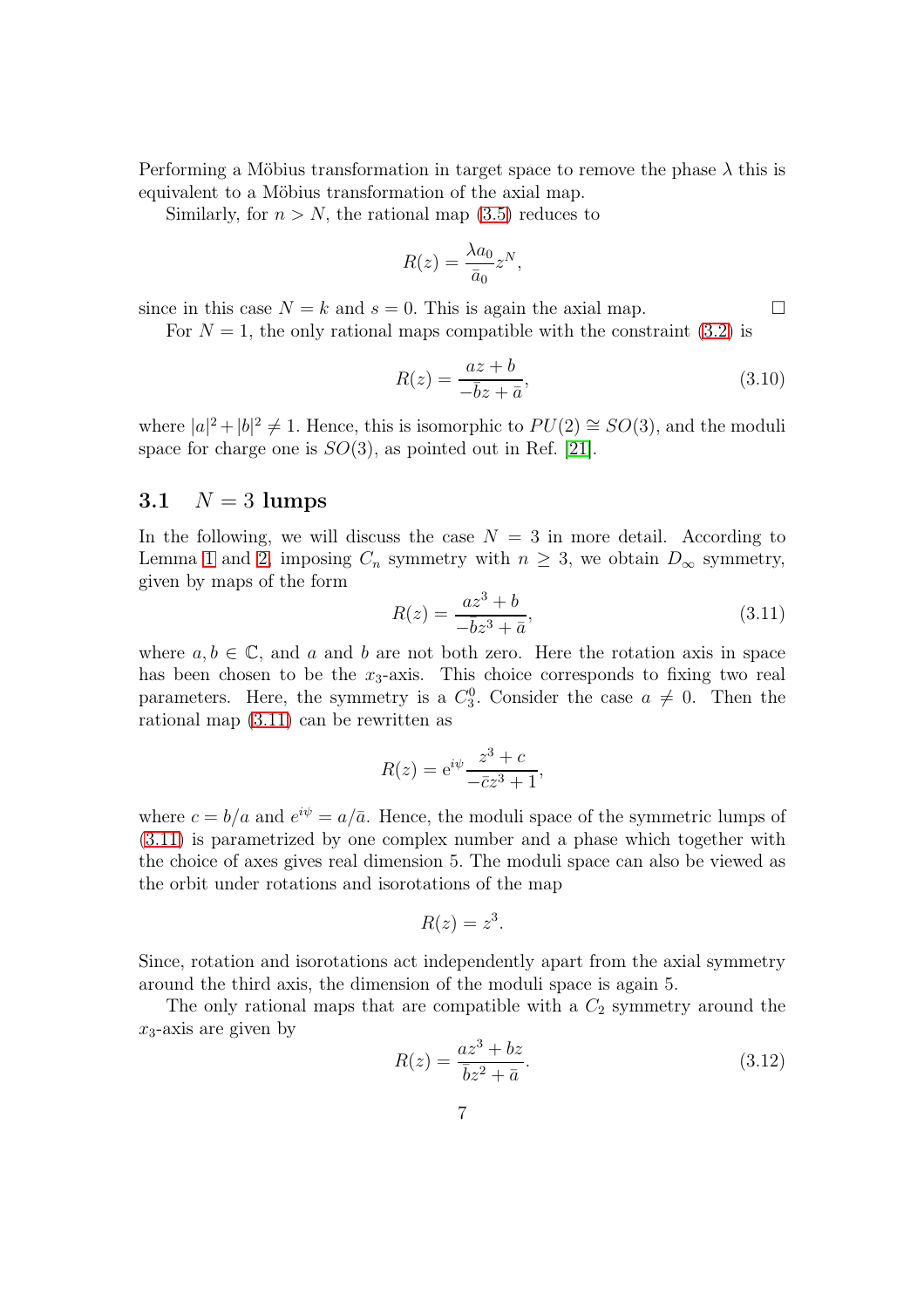By Möbius transformations preserving this symmetry, namely rotations around the third axis in space and target space, the rational map can be brought into the form

<span id="page-8-0"></span>
$$
R(z) = \frac{z^3 + cz}{cz^2 + 1},
$$
\n(3.13)

such that c is real and non-negative. The surprising fact is that this map has  $D_2$ symmetry, since it is also symmetric under

$$
R(z) = \frac{1}{R\left(\frac{1}{z}\right)}.
$$

Hence, imposing a  $C_2$  symmetry automatically gives a family of  $D_2$  symmetric maps. Since rotations and isorotations act independently and cannot change the magnitude of the parameter c, the moduli space of the symmetric lumps of  $(3.13)$ has real dimension 7. Another way of calculating the dimension of the symmetry orbit of [\(3.13\)](#page-7-0) is as follows. A general rational map can be written as equation  $(3.4)$  for  $N = 3$ :

<span id="page-8-1"></span>
$$
R(z) = e^{i\phi} \frac{(z - z_1)(z - z_2)(z - z_3)}{(1 + \bar{z}_1 z)(1 + \bar{z}_2 z)(1 + \bar{z}_3 z)}.
$$
(3.14)

When we impose symmetry under a  $\pi$  rotation around the  $x_3$ -axes in space followed by an isorotation around the  $x_3$ -axis in target space, one zero has to be equal to zero and the other two map into each other under  $z \mapsto -z$ . The symmetric rational map is then given by

$$
R(z) = e^{i\phi} \frac{z(z - z_1)(z + z_1)}{(1 + \bar{z}_1 z)(1 - \bar{z}_1 z)}.
$$
\n(3.15)

Hence, this rational map is parametrized by  $\phi \in \mathbb{R}$  and  $z_1 \in \mathbb{C}$ , that is by 3 real parameters. A further 4 real parameters correspond to our choice of axes on  $S^2 \times S^2$ .

To list all families of degree 3 rational maps on the projective plane, we can also use the Riemann-Hurwitz formula [\[5\]](#page-21-14). For a degree N rational map  $R(z)$ ramified at points  $p_i$  in  $S^2$ , the Riemann-Hurwitz formula is given by

$$
\chi(S^2) = N\chi(S^2) - \sum_{p_i} (d_{p_i} - 1), \qquad (3.16)
$$

where  $\chi(S^2)$  is the Euler characteristic of  $S^2$ , and  $d_{p_i}$  is the ramification index of  $R(z)$  at the point  $p_i$ . Thus, for  $N=3$ ,  $\sum_{p_i}(d_{p_i}-1)=4$  implies that there are two possibilities. The first possibility is  $d_{p_1} = 3$  which fixes  $d_{p_2} = 3$ . Hence, the first family is the symmetry orbit of rational maps  $z<sup>3</sup>$  which coincides with the family of maps [\(3.11\)](#page-6-0). The second possibility is  $d_{p_i} = 2$ , for  $i = 1, 2, 3, 4$ . Choosing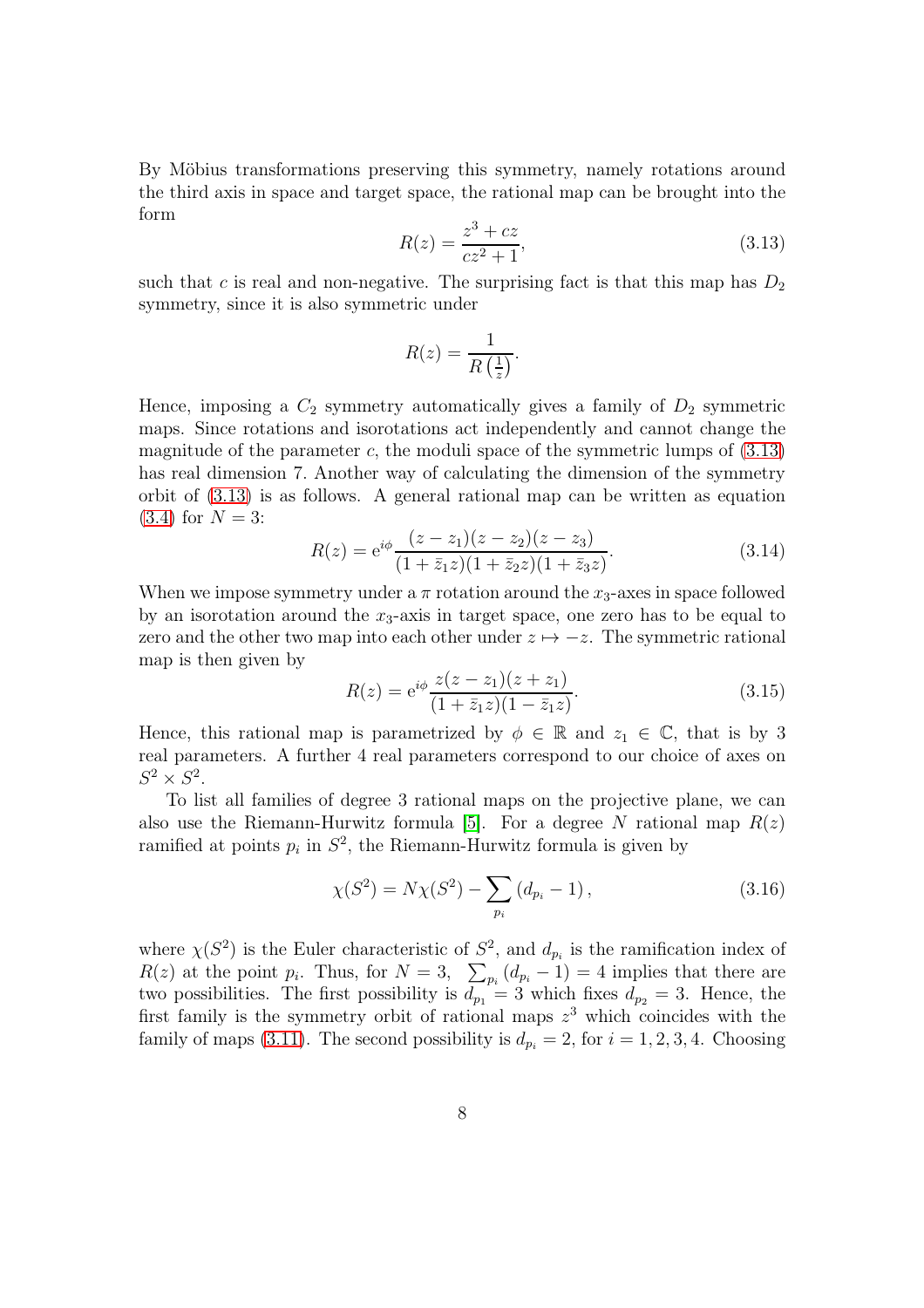<span id="page-9-0"></span>a critical point at  $z = 0$  with  $R(0) = 0$  and then using Möbius transformations, we can find the family of rational maps as

$$
R(z) = \frac{z^2(z-a)}{1+az}, \quad a > 0.
$$
 (3.17)

Note that the sign of a can be changed by  $R(z) \mapsto -R(-z)$ . Here rotations and isorotations act independently and cannot change the magnitude of  $a$ , hence the space is 7-dimensional. This is compatible with writing the rational map as equation [\(3.14\)](#page-7-1).

The angular integral of a degree  $N$  rational map  $R$  is given by

$$
\mathcal{I} = \frac{1}{4\pi} \int \left( \frac{1+|z|^2}{1+|R|^2} \left| \frac{dR}{dz} \right| \right)^4 \frac{dzd\bar{z}}{(1+|z|^2)^2}.
$$
 (3.18)

It can be shown that  $\mathcal{I} \geq N^2$  [\[11\]](#page-21-11). This quantity  $\mathcal{I}$  is invariant under rotations in space and rotations in target space. Therefore, it distinguishes between maps not related by the symmetry group. In Fig[.1,](#page-9-0) we display the angular integral  $\mathcal I$ for the rational map  $R_c$  in [\(3.13\)](#page-7-0) as a function of c. For  $c = 0$ , we obtain the axial map  $R(z) = z<sup>3</sup>$ , for which the angular integral can be evaluated explicitly to  $\mathcal{I}_0 = \frac{81+16\sqrt{3}\pi}{9}$  $\frac{16\sqrt{3\pi}}{9}$ . As  $c \to 1$ , the integral  $\mathcal I$  diverges as two lumps become spiky, see Fig[.2,](#page-13-0) and for  $c = 1$  the rational map becomes  $R(z) = z$ . For  $c = 3$ , the angular integral  $\mathcal I$  again takes the value  $\mathcal I_0$ . This can be understood as follows: Since the  $D_2$  symmetry fixes the three axes  $x_1, x_2$  and  $x_3$ , we can permute the  $(x_1, x_2, x_3)$ axes cyclically and obtain, after a suitable isorotation, another map of the form [\(3.13\)](#page-7-0), but with a new value  $\tilde{c} = \frac{3-c}{c+1}$ . This relates  $c = 0$  to  $\tilde{c} = 3$ , which is the axial map in disguise. Furthermore, the interval  $0 \leq c < 1$  is mapped to  $1 < \tilde{c} \leq 3$ . Similarly, we can map the interval  $0 \leq c < 1$  to  $3 \leq \hat{c} < \infty$ , where  $\hat{c} = \frac{c+3}{1-c}$  $rac{c+3}{1-c}$ . Thus, the angular integral of [\(3.13\)](#page-7-0) for  $0 < c < 1$  and  $1 < \tilde{c} < 3$  are identical, and similarly for  $3 < \hat{c} < \infty$ . Hence, it is sufficient to consider the interval  $0 \leq c < 1$ , and its symmetry orbit in order to parametrize  $Rat_3$ .

The integral  $\mathcal I$  as a function of a for  $R_a$  in [\(3.17\)](#page-8-0) is also displayed in Fig[.1.](#page-9-0) This indicates that the maps  $R_a \in Rat_3$  and  $R_c \in Rat_3$  with the same value of  $\mathcal I$ are related to each other via Möbius transformations. In fact, this can be checked using Maple by explicitly computing the relevant Möbius transformations. Hence the moduli space of lumps of [\(3.13\)](#page-7-0) and [\(3.17\)](#page-8-0) parametrize the same space, and therefore  $(3.17)$  has a hidden  $D_2$  symmetry.

The maps [\(3.17\)](#page-8-0) and [\(3.13\)](#page-7-0) can also be used to discuss interesting lump decay channels. First, consider maps  $R_a \in Rat_3$  of the form [\(3.17\)](#page-8-0). Following the zeros and poles for  $a \in [0, \infty]$ , we start with the axial map with three zeros at the origin 0 and three poles at  $\infty$ . Then one zero moves from 0 to  $\infty$  along the positive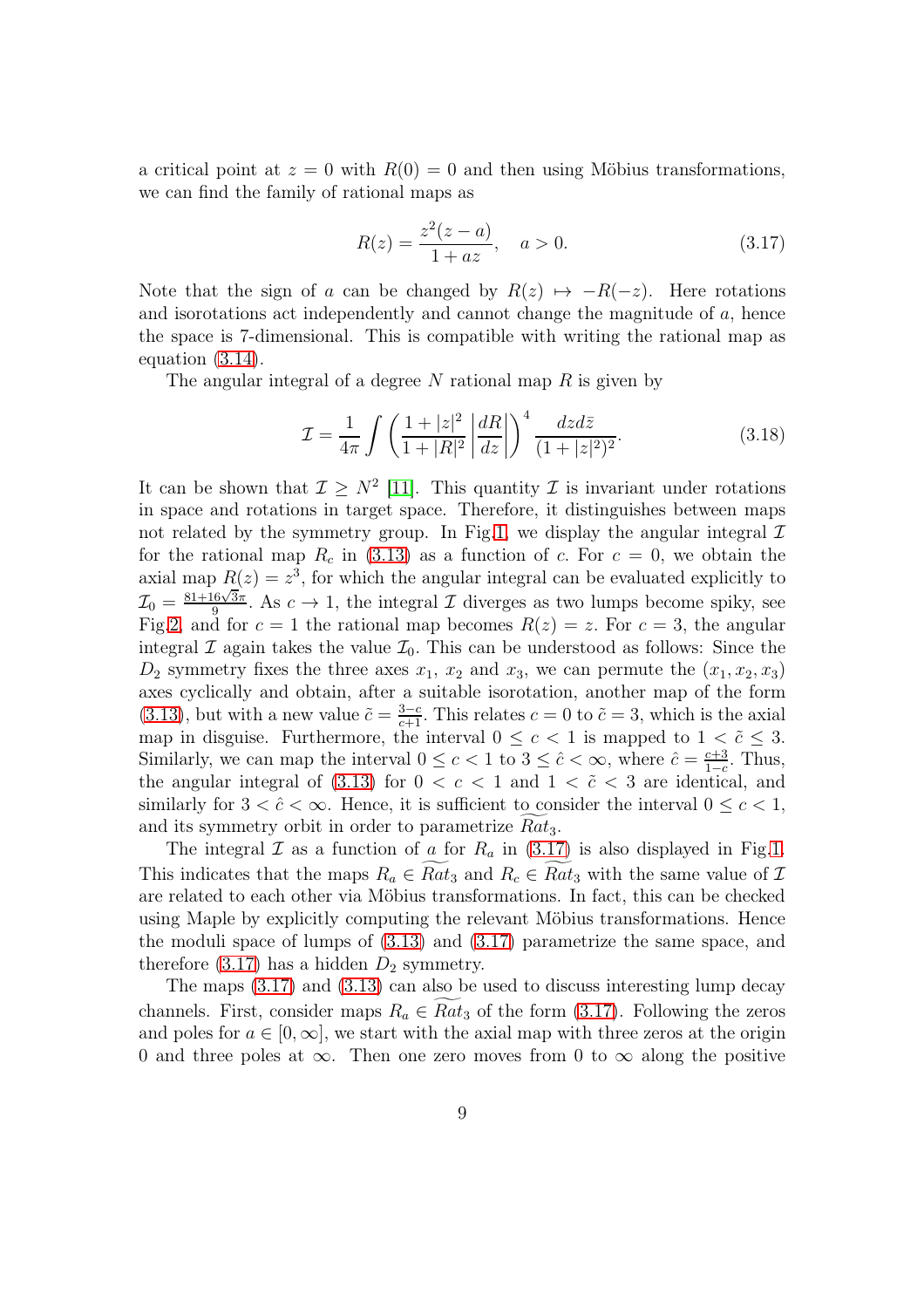<span id="page-10-3"></span>

Figure 1: Plots of the angular integral  $\mathcal I$  in [\(3.18\)](#page-8-1) as a function of a and c for  $R_a$ and  $R_c$ , respectively.

real axis while one pole moves from  $\infty$  to 0 along the negative real axis. The zero cancels with a pole at  $\infty$  while the pole cancels with a zero at 0.

<span id="page-10-0"></span>Second, consider maps  $R_c \in Rat_3$  of the form [\(3.13\)](#page-7-0), as displayed in Fig[.2:](#page-13-0) For  $c = 0$  we obtain the axial maps with three zeros at the origin and three poles at  $\infty$ . For  $0 < c < 1$  one zero remains fixed while one zero moves up and one moves down along the imaginary axis. Also, one pole remains fixed at  $\infty$  while two pole travel towards 0 along the positive and negative imaginary axis, respectively. For  $c = 1$  two poles and two zeros cancel. For  $1 < c < \infty$  the poles move towards 0 while the poles move towards  $\infty$  where they cancel.

<span id="page-10-1"></span>Note that since a zero and a corresponding pole are opposite each other, a single lump cannot decay, and the module space is  $Rat_1 \cong SO(3)$ . Similarly, the axial symmetry  $D_{\infty}$  fixes all N zeros and N poles so that axial symmetry prevents lump decay, and the moduli space of axially symmetric lumps is the 5-dimensional symmetry orbit of  $z^N$ .

#### <span id="page-10-2"></span>3.2  $N = 5$  lumps

In the following we discuss the symmetries of  $Rat_5$ . According to Lemma [2,](#page-5-3) when a  $C_n$  symmetry is imposed with  $n \geq 5$  then the rational map has a  $D_{\infty}$  symmetry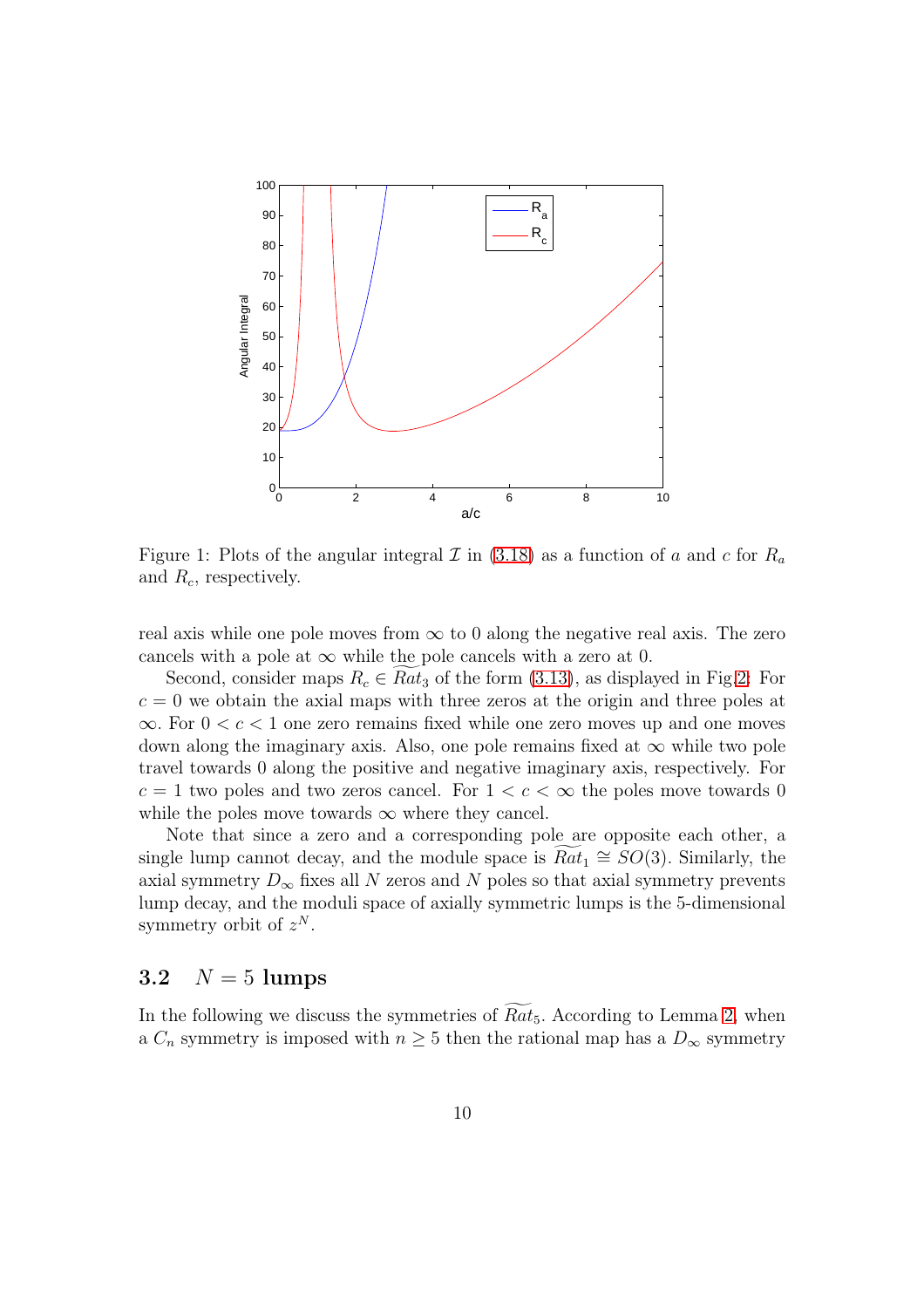and is of the form

$$
R(z) = \frac{az^5 + b}{-\bar{b}z^5 + \bar{a}},
$$
\n(3.19)

where  $\alpha$  and  $\dot{b}$  are complex and do not both vanish simultaneously. This moduli space of axially symmetric rational maps has dimension 5 and can be viewed as the symmetry orbit of  $z^5$ .

The rational map which is grouped to the  $C_2^1$  symmetry family is given by

$$
R(z) = \frac{z(a_0 + a_1 z^2 + a_2 z^4)}{\bar{a}_2 - \bar{a}_1 z^2 + \bar{a}_0 z^4}.
$$
\n(3.20)

An interesting example of this kind of rational map which satisfies the  $D_2$  symmetry is given by

$$
R(z) = \frac{z(1 + iaz^2 + bz^4)}{b + iaz^2 + z^4}, \ a, b \in \mathbb{R}.
$$
 (3.21)

When  $b = 1$ , lump decay can be observed as a function of a since four zeros cancel with four poles at 0 and four poles cancel with four zeros at  $\infty$ . Furthermore, when  $a = 0$ ,  $R(z)$  has the symmetry of a square which give rise to  $C_4^1$  symmetry.

Another family of maps has  $C_3^2$  symmetry, and the corresponding rational map is given by

<span id="page-11-0"></span>
$$
R(z) = \frac{z^2(a_0 + a_1 z^3)}{\bar{a}_1 - \bar{a}_0 z^3}.
$$
\n(3.22)

By Möbius transformations preserving this symmetry, namely rotations around the third axis in space and target space, the rational map can be brought into the form

$$
R(z) = \frac{z^2(z^3 + a)}{1 - az^3}, \, a \in [0, \infty), \tag{3.23}
$$

assuming  $a_1 \neq 0$ . This rational map is also symmetric under  $C_2^1$  rotations via

$$
R\left(-\frac{1}{z}\right) = -\frac{1}{R(z)},\tag{3.24}
$$

hence  $(3.23)$  has  $D_3$  symmetry.

The remaining family of maps with a rotational  $C_n^k$  symmetry is given by

$$
R(z) = \frac{z(z^4 + a)}{1 + az^4}, \ a \in (0, 1) \cup (1, \infty), \tag{3.25}
$$

which is  $C_4^1$  symmetric. This map also has the  $C_2^1$  symmetry [\(3.24\)](#page-10-1), hence [\(3.25\)](#page-10-2) is a  $D_4$ -symmetric map. If  $a = -5$ , then the map has an additional  $C_3$  symmetry, the symmetry group is enhanced to octahedral symmetry  $O$  [\[11\]](#page-21-11).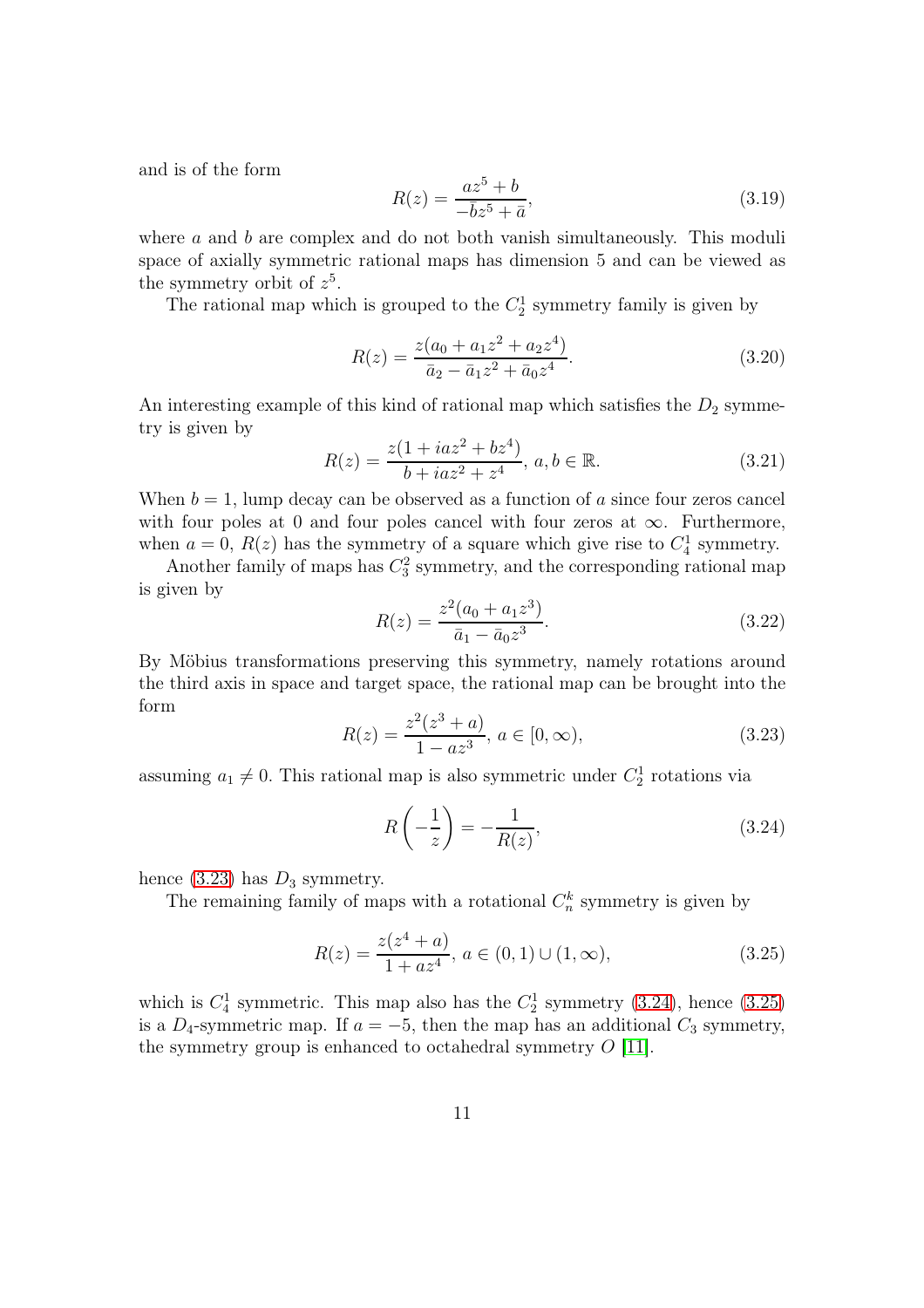In the moduli space identified by the rational map [\(3.25\)](#page-10-2), lump decay can be observed. For  $a = 0$  we have the axial maps with 5 zeros at the origin and 5 poles at  $\infty$ . For  $0 < a < 1$  one zero remains fixed while one zero moves up, one down along the imaginary axis, one zero moves right along the positive real axis and one zero moves to the left along the negative real axis. Also, one pole remains fixed at  $\infty$  while two poles travel towards 0 along the positive and negative imaginary axis and two poles travel to 0 along the positive and negative real axis, respectively. For  $a = 1$  four poles and four zeros cancel. For  $1 < a < \infty$  the poles move towards 0 while the zeros move towards  $\infty$  where they cancel.

**Proposition 1.** If  $N = n + k$  with  $k < n$ , then the moduli space of rational maps with  $C_n^k$  symmetry is 7-dimensional and has  $D_n$  symmetry.

*Proof.* A rational map of degree  $N = n + k$  with  $C_n^k$  symmetry is given by

<span id="page-12-1"></span>
$$
R(z) = \frac{z^k (a_1 z^n + a_0)}{(-1)^n \bar{a}_0 z^n + \bar{a}_1}.
$$
\n(3.26)

By Möbius transformation, the rational map can be brought into the form

$$
R(z) = \frac{z^k (z^n + a)}{1 + az^n}, \, a \in [0, \infty). \tag{3.27}
$$

The map  $(3.27)$  satisfies the  $C_2^1$  symmetry given by  $(3.24)$ . Hence, the moduli space of the rational map has  $D_n$  symmetry.  $\Box$ 

<span id="page-12-0"></span>In the following, we explore the Riemann-Hurwitz formula [\[5\]](#page-21-14) for charge five lumps. Thus, for  $N = 5$ ,  $\sum_{p_i} (d_{p_i} - 1) = 8$  implies that there are five possibilities. The first possibility is  $d_{p_1} = 5$  which fixes  $d_{p_2} = 5$ . Then we obtain the rational map  $z^5$  which coincides with [\(3.19\)](#page-10-3). The second possibility is  $d_{p_1} = d_{p_2} = 4$  which fix  $d_{p_3} = d_{p_4} = 2$ . In this case, the family of rational map is given by

$$
R(z) = \frac{z^4(z+a)}{1-az}.
$$
\n(3.28)

The third possibility is  $d_{p_1} = d_{p_2} = 3$  and  $d_{p_i} = 2$  for  $i = 3, 4, 5, 6$  which gives rational maps of the form

$$
R(z) = \frac{z^3(z^2 + az + b)}{(1 - \bar{a}z + bz^2)},
$$
\n(3.29)

where  $b \neq 0$ ,  $|a|^2(b^2 + 1) + (b^2 - 1)^2 + b(a^2 + \bar{a}^2) \neq 0$  and the polynomial

$$
P(z) = 3bz^{4} + (2ab - 4\bar{a})z^{3} + (5 + b^{2} - 3|a|^{2})z^{2} - (2\bar{a}b - 4a)z + 3b
$$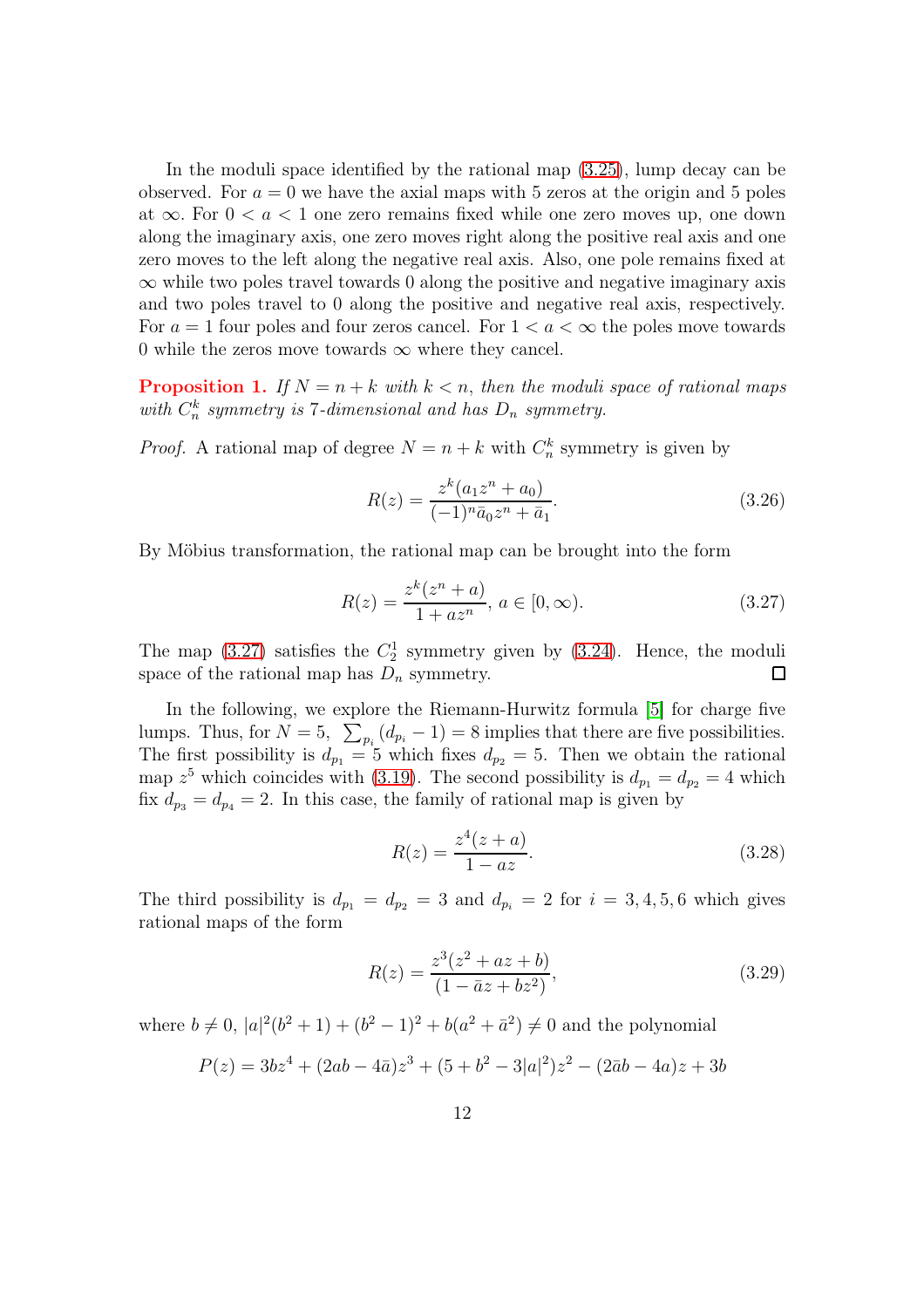has four simple zeros. The fourth possibility is  $d_{p_i} = 3$  for  $i = 1, 2, 3, 4$ . Then, the rational map is given by

$$
R(z) = \frac{z^3(z^2 + az + b)}{(1 - az + bz^2)},
$$
\n(3.30)

<span id="page-13-0"></span>where  $b \neq 0$ ,  $a^2(b+1)^2 + (b^2 - 1)^2 \neq 0$  and the polynomial

$$
P(z) = 3bz4 + (2ab - 4a)z3 + (5 + b2 – 3|a|2)z2 – (2ab – 4a)z + 3b
$$

has two double zeros.

Finally, the remaining possibility is  $d_{p_i} = 2, i = 1, ..., 8$ , with rational map

$$
R(z) = \frac{z^2(z^3 + az^2 + bz + c)}{1 - \bar{a}z + \bar{b}z^2 - cz^3},
$$
\n(3.31)

where the parameter  $a, b$  and  $c$  are coefficients such that the determinant of the Sylvester matrix

|                 | $-1$ $-a$ $-b$ $-c$ |                 |                   | $\vert 0 \vert$ |  |
|-----------------|---------------------|-----------------|-------------------|-----------------|--|
| $0 \quad \cdot$ | 1                   | $-a$ –          |                   | $\,c\,$         |  |
|                 |                     | $0 -1$          | $-a$ –            |                 |  |
|                 |                     |                 | $\overline{a}$ -1 |                 |  |
|                 |                     |                 | $\overline{a}$    |                 |  |
|                 |                     | $\mathcal{C}^-$ | $-\overline{b}$   | $\overline{a}$  |  |

is never zero, and furthermore the Wronskian of [\(3.31\)](#page-12-1) has to have 7 simple roots.

# 4 The moduli space  $\widetilde{Rat}_3$  on  $\mathbb{R}P^2$

In this section we discuss the moduli space of charge three lumps on real projective space. We calculate the metric and various geometric quantities. We first discuss maps of the form  $(3.13)$  which possess dihedral symmetry  $D_2$ . We describe the 7-dimensional symmetry orbit of  $R_c \in \widetilde{Rat}_3$  and maps of the form [\(3.11\)](#page-6-0) which possess axial symmetry  $D_{\infty}$ .

Consider first the space of functions  $R_c$  given by [\(3.13\)](#page-7-0). The Wronskian of  $R_c$ is a polynomial of degree 4 given by

$$
w(z) = cz^4 + (3 - c^2)z^2 + c.
$$

For  $c \approx 1$ , the poles and zeros of  $R_c$  come together and cancel each other, then  $R_c$  becomes a rational map of degree one which is z. For  $c \approx \infty$ , the poles and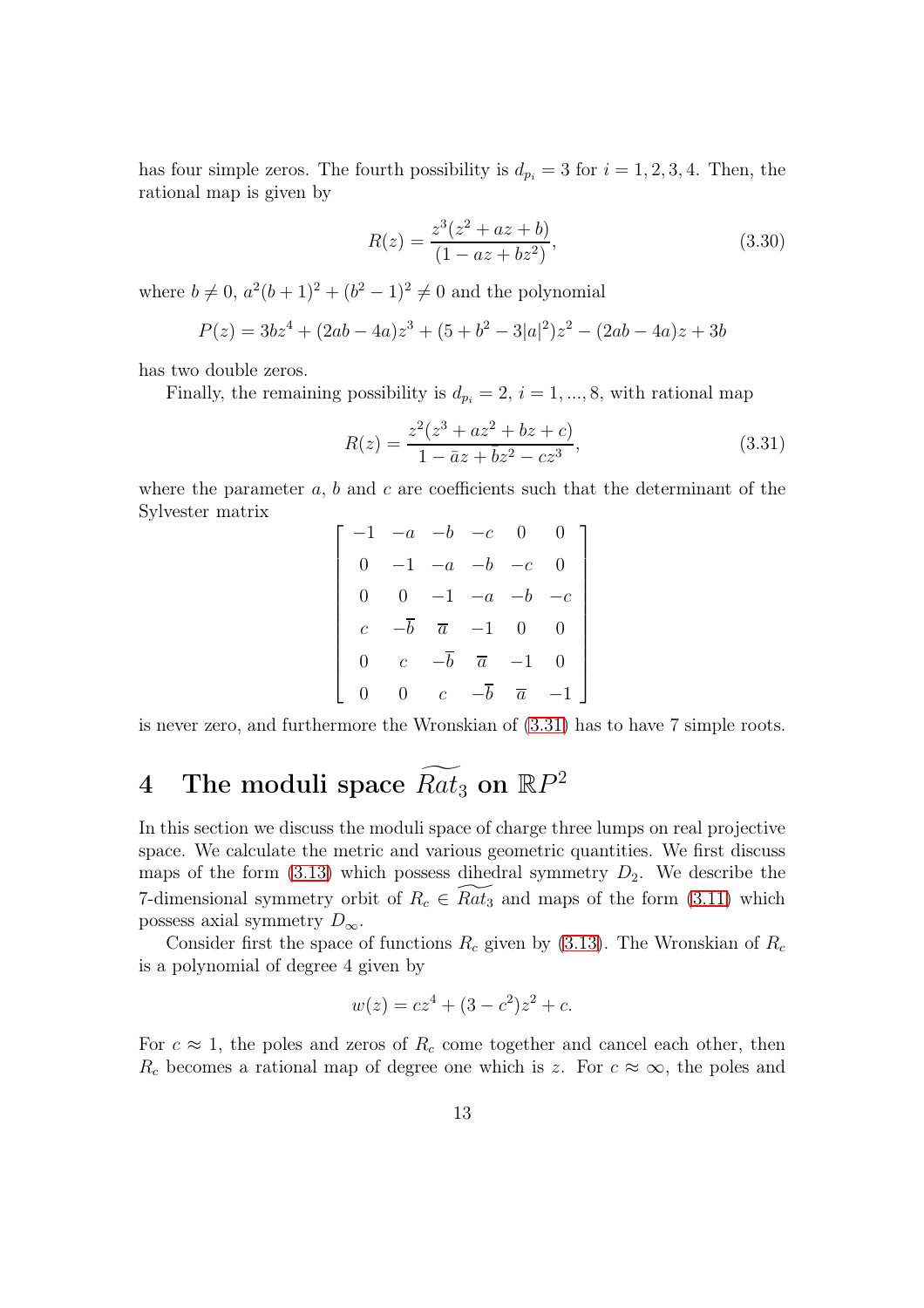zeros come together and cancel each other and then  $R_c$  becomes the rational map 1  $\frac{1}{z}$ . One can see the energy density of this space in Fig[.2](#page-13-0) that shows the energy density is symmetric at  $c = 0$ ,  $c = 1$  and  $c = \infty$ . The energy densities dissociate and form spikes as c approaches 1 and  $\infty$ .

<span id="page-14-1"></span><span id="page-14-0"></span>

<span id="page-14-2"></span>Figure 2: These figures display the energy densities of charge three lumps given by  $R_c$  in [\(3.13\)](#page-7-0) for different values of c.

**Proposition 2.**  $\widetilde{Rat_3}$  is a non-compact totally geodesic Lagrangian submanifold of the space of degree 3 lumps  $Rat_3$ .

Proof. One can find a similar proof in Ref. [\[20\]](#page-22-1).

 $\Box$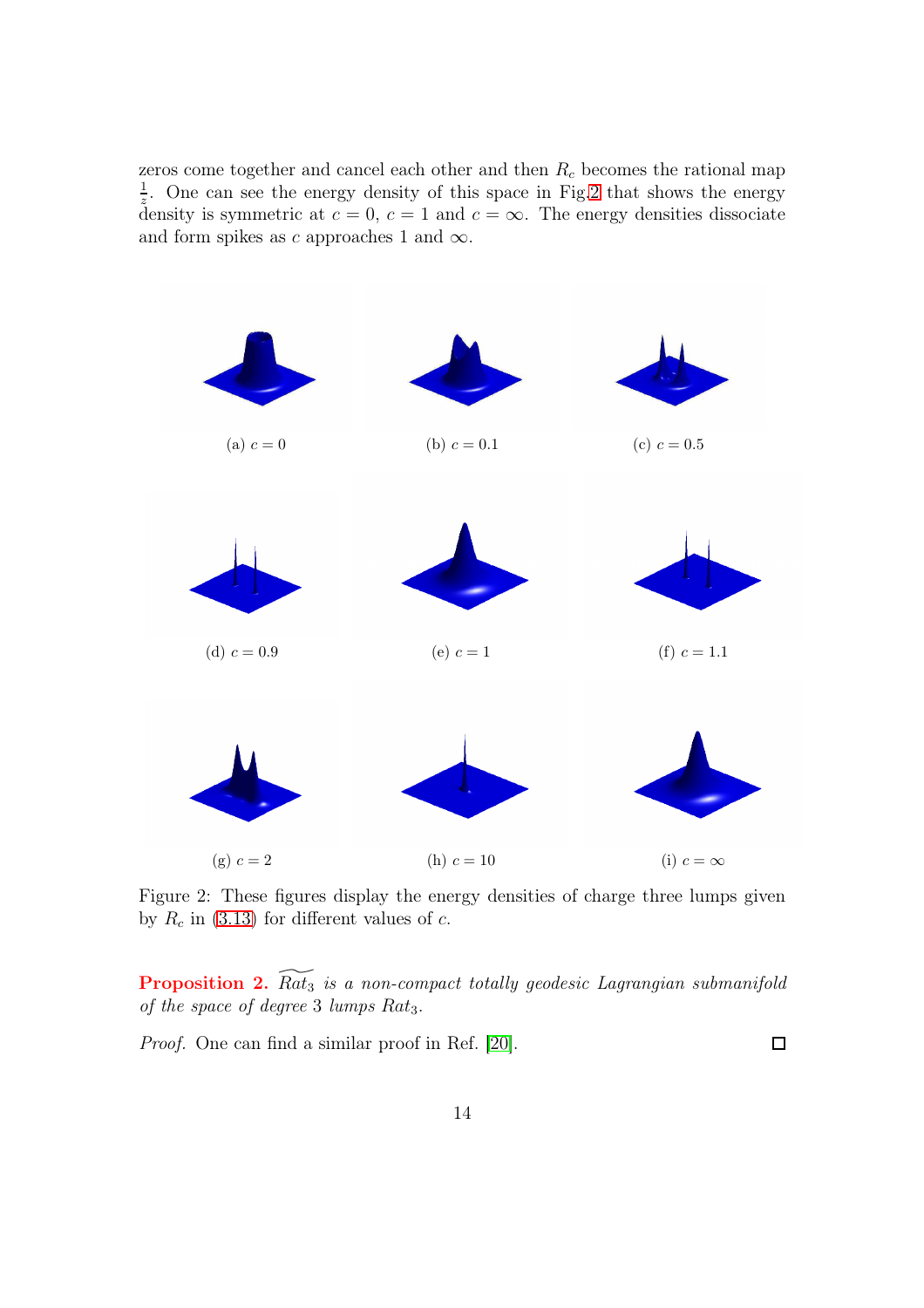Our next step is to compute the metric on the moduli space of  $Rat_3$ . Consider the rotation group  $SO(3)$  action on the coordinate systems z and  $R, R \in Rat_3$ . Consider first the action  $z \mapsto Uz$ ,  $U \in SO(3) \cong PU(2) \cong SU(2)/\mathbb{Z}_2$ . We can expand the left invariant 1–form  $U^{-1}dU$  in terms of a convenient basis of the Lie algebra  $\frac{i}{2}\tau_a$ ,  $a = 1, 2, 3$ , where  $\tau_a$  are Pauli matrices:

<span id="page-15-0"></span>
$$
U^{-1}dU = \sigma \cdot \frac{i}{2}\tau_a = \sigma_1 t_1 + \sigma_2 t_2 + \sigma_3 t_3,
$$
\n(4.1)

where  $d\sigma_i = \frac{1}{2}$  $\frac{1}{2}\varepsilon_{ijk}\sigma_j \wedge \sigma_k$ . Similarly, for the action  $R \mapsto MR, M \in SO(3)$ , we have an expression in the Lie algebra  $\frac{i}{2}\tau_a$ ,  $a = 1, 2, 3$ :

$$
M^{-1}dM = \eta \cdot \frac{i}{2}\tau_a = \eta_1 t_1 + \eta_2 t_2 + \eta_3 t_3, \qquad (4.2)
$$

where  $d\eta_i = \frac{1}{2}$  $\frac{1}{2}\varepsilon_{ijk}\eta_j\wedge\eta_k$ . For example, consider  $\tilde{M}\in SU(2)$  defined by

$$
\tilde{M} = \begin{pmatrix} e^{\frac{i}{2}(\psi + \phi)} \cos(\frac{\theta}{2}) & e^{\frac{i}{2}(\psi - \phi)} \sin(\frac{\theta}{2}) \\ -e^{\frac{i}{2}(\phi - \psi)} \sin(\frac{\theta}{2}) & e^{-\frac{i}{2}(\psi + \phi)} \cos(\frac{\theta}{2}) \end{pmatrix}.
$$

We can then see that  $\tilde{M}^{-1}d\tilde{M} = \eta_1t_1 + \eta_2t_2 + \eta_3t_3$  where the  $\eta_i$ 's are computed as

<span id="page-15-1"></span>
$$
\eta_1 = -\sin\psi d\theta + \cos\psi \sin\theta d\phi
$$
  

$$
\eta_2 = \cos\psi d\theta + \sin\psi \sin\theta d\phi
$$
  

$$
\eta_3 = d\psi + \cos\theta d\phi.
$$

<span id="page-15-2"></span>Furthermore, let  $R \in SU(2)$  and  $M \mapsto MR, M \in SO(3)$ . Then we can find that  $\sigma \mapsto \mathcal{R}\sigma$  and  $\eta \mapsto \mathcal{R}\eta$ , where  $\mathcal{R} \in SO(3)$  with matrix component  $R_{ab}=\frac{1}{2}$  $\frac{1}{2} \text{tr}(\tau_a R^{\dagger} \tau_b R)$ . Hence both  $\sigma$  and  $\eta$  transform as 3–vectors under rotations. One can change from the coordinate basis on  $SO(3)$ ,  $\{d\alpha, d\beta, d\gamma\}$ , to the left invariant 1-forms on  $SO(3)$  which are given by  $(4.1)$  and  $(4.2)$  as before, but with the range of angles appropriate to  $SO(3)$ ,  $\alpha \in [0, \pi)$ ,  $\beta \in [0, 2\pi)$ ,  $\gamma \in [0, 2\pi)$ .

The metric is invariant under spatial rotations. Then by considering  $dc, \sigma$  and  $\eta$ , we can construct the most general possible metric as

$$
g = A_{ij}(c)\sigma_i\sigma_j + B_i(c)\sigma_i dc + C(c)d^2c + D_{ij}(c)\eta_i\eta_j + E_i(c)\eta_i dc + F_{ij}(c)\sigma_i\eta_j, \tag{4.3}
$$

where  $i, j = 1, 2, 3$  and each component function depends only on c and is independent of the Euler angles.

The transformations  $\rho : z \mapsto \overline{z}$  and  $w : R \mapsto \overline{R}$  map lumps to anti-lumps because each reverses the sign of the topological degree, and so both are not an isometry of the moduli space. In fact, the composite transformation  $w \circ \rho$  is an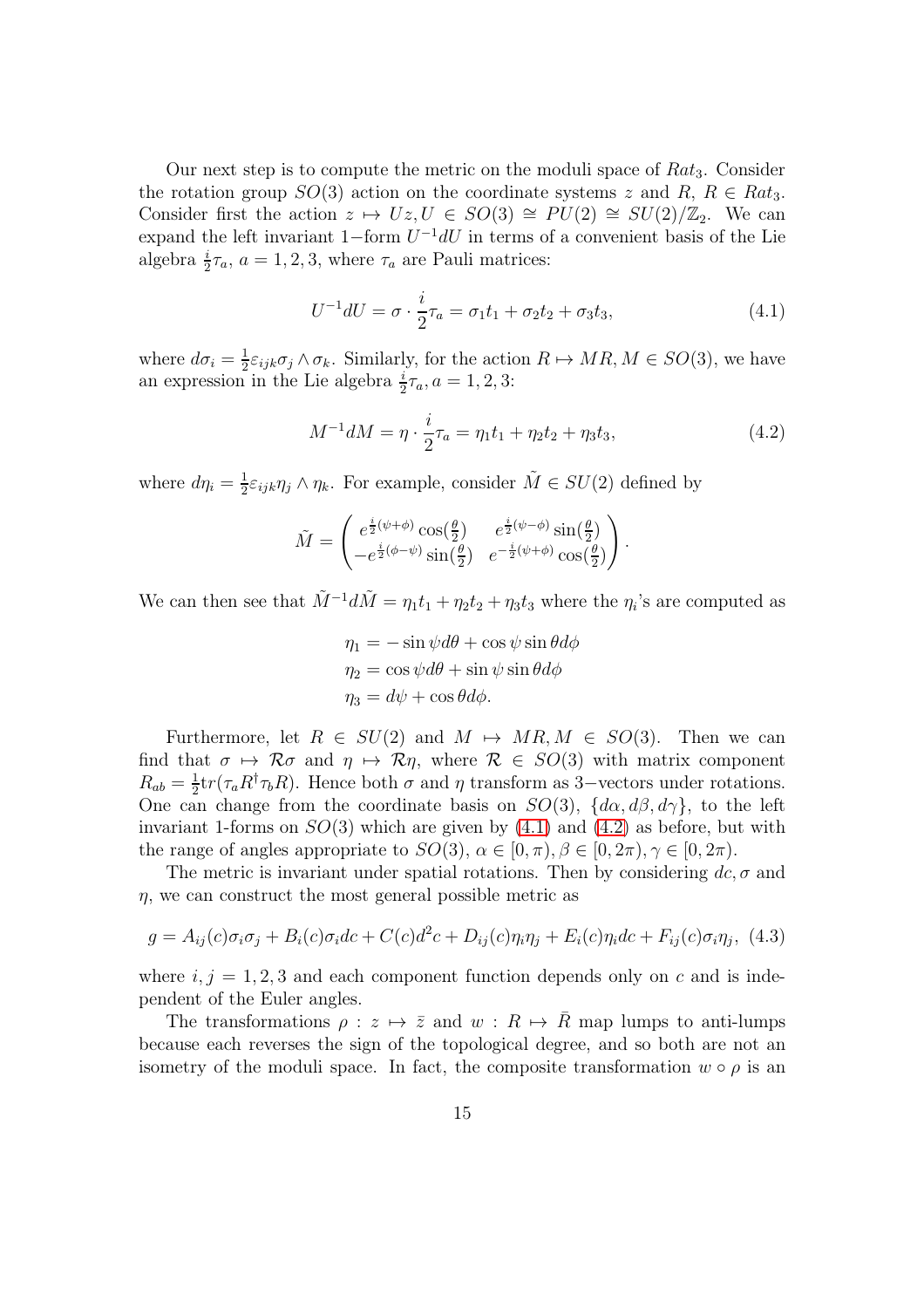isometry. Consider the isometry transformation  $U \mapsto \overline{U}$ , where  $U \in SO(3)$  as a  $SU(2)$  Möbius transformation and suppose again  $c \mapsto c$ . Then

$$
\sigma = (\sigma_1, \sigma_2, \sigma_3) \mapsto (-\sigma_1, \sigma_2, -\sigma_3) \quad \text{and} \quad \eta = (\eta_1, \eta_2, \eta_3) \mapsto (-\eta_1, \eta_2, -\eta_3). \tag{4.4}
$$

This isometry removes  $B_i(c)$  and  $E_i(c)$  for  $i = 1, 3$  from the general possible metric equation [\(4.3\)](#page-14-2) because for  $c \mapsto c$ , we have that

$$
\sigma \cdot dc \mapsto (-\sigma_1 dc, \sigma_2 dc, -\sigma_3 dc),
$$
  

$$
\eta \cdot dc \mapsto (-\eta_1 dc, \eta_2 dc, -\eta_3 dc).
$$

The isometry [\(4.4\)](#page-15-0) also results in  $A_{12}(c) \equiv A_{21}(c) \equiv A_{23}(c) \equiv A_{32}(c) \equiv 0$  and  $D_{12}(c) \equiv D_{21}(c) \equiv D_{23}(c) \equiv D_{32}(c) \equiv F_{12}(c) \equiv F_{21}(c) \equiv F_{13}(c) \equiv F_{31}(c) \equiv$  $F_{23}(c) \equiv F_{32}(c) \equiv 0$ . Furthermore, we can use the fact that  $R \in Rat_3$  has  $D_2$ symmetry. Take a  $\pi$  rotation around the third axis

$$
(\sigma_1, \sigma_2, \sigma_3) \mapsto (-\sigma_1, -\sigma_2, \sigma_3)
$$
 and  $(\eta_1, \eta_2, \eta_3) \mapsto (-\eta_1, -\eta_2, \eta_3).$  (4.5)

This isometry [\(4.5\)](#page-15-1) gives  $A_{13}(c) \equiv A_{31}(c) \equiv D_{13}(c) \equiv D_{31}(c) \equiv F_{13}(c) \equiv F_{31}(c) \equiv$  $B_2(c) \equiv E_2(c) \equiv 0$  because we have that

$$
\sigma_1 \sigma_3 \mapsto -\sigma_1 \sigma_3
$$
,  $\eta_1 \eta_3 \mapsto -\eta_1 \eta_3$ ,  $\sigma_2 dc \mapsto -\sigma_2 dc$  and  $\eta_2 dc \mapsto -\eta_2 dc$ .

Hence, they can be removed from the general possible metric equation [\(4.3\)](#page-14-2).

Our next task is finding the remaining metric functions of  $c$  by taking the appropriate Euler angles. Firstly, consider the parametrization of  $SO(3)$  by

$$
M(\alpha, \theta, \varphi) = \begin{pmatrix} \cos\frac{\alpha}{2} + i\sin\frac{\alpha}{2}\cos\theta & i\sin\frac{\alpha}{2}(\cos\varphi + i\sin\varphi)\sin\theta\\ i\sin\frac{\alpha}{2}(\cos\varphi - i\sin\varphi)\sin\theta & \cos\frac{\alpha}{2} - i\sin\frac{\alpha}{2}\cos\theta \end{pmatrix}.
$$
 (4.6)

Take first the action  $R \mapsto R_{\star} = e^{i\alpha} R$ . That is, we consider  $\theta = 0$  in  $M(\alpha, \theta, \varphi)$ . Then we have a metric of the form  $\gamma = \gamma_{\alpha\alpha}(c) d^2\alpha$ , where

$$
D_{33}(c) = \gamma_{\alpha\alpha}(c) = \int_D \frac{|\partial_\alpha R_\star|^2}{(1+|R_\star|^2)^2} \frac{dzd\bar{z}}{(1+|z|^2)^2} = \int_D \frac{|R|^2}{(1+|R|^2)^2} \frac{dzd\bar{z}}{(1+|z|^2)^2}.
$$

Now we can also evaluate  $D_{11}(c)$  and  $D_{22}(c)$ . Suppose we are taking  $(\theta = \frac{\pi}{2})$  $\frac{\pi}{2}$  and  $\varphi = 0$ ) the action  $R \mapsto R_{\star} = MR$ , where M is given by the matrix [\(4.6\)](#page-15-2). Then, we have a metric of the form  $\gamma = \gamma_{\alpha\alpha}(c) d^2\alpha$  where

<span id="page-16-0"></span>
$$
D_{11}(c) = \gamma_{\alpha\alpha}(a) = \int_D \frac{|\partial_{\alpha} R_{\star}|^2}{(1+|R_{\star}|^2)^2} \frac{dzd\bar{z}}{(1+|z|^2)^2} = \frac{1}{4} \int_D \frac{|1-R^2|^2}{(1+|R|^2)^2} \frac{dzd\bar{z}}{(1+|z|^2)^2}.
$$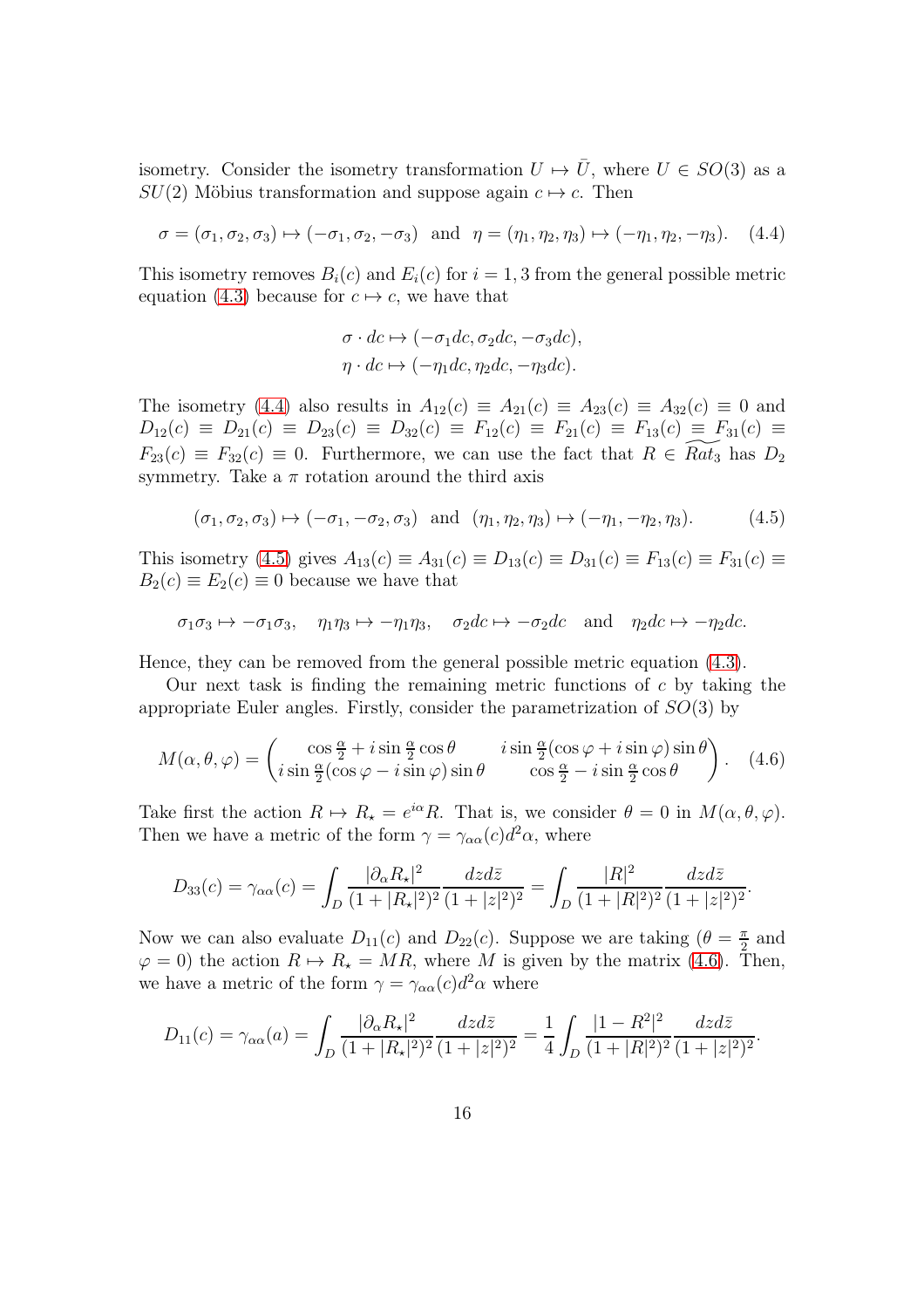Similarly, to find the expression for  $D_{22}(c)$ , take  $\alpha = \frac{\pi}{2}$  $\frac{\pi}{2}$  and  $\varphi = 0$  in our parametrization of  $SO(3)$  in [\(4.6\)](#page-15-2). Then the metric is of the form  $\gamma = \gamma_{\theta\theta}(c)d^2\theta$ where

<span id="page-17-0"></span>
$$
D_{22}(c) = \gamma_{\theta\theta}(c) = \int_D \frac{|\partial_\theta R_\star|^2}{(1+|R_\star|^2)^2} \frac{dzd\bar{z}}{(1+|z|^2)^2} = \frac{1}{4} \int_D \frac{|1+R^2|^2}{(1+|R|^2)^2} \frac{dzd\bar{z}}{(1+|z|^2)^2}.
$$

To find the functions  $A_{ii}(c)$ ,  $i = 1, 2, 3$ , we can follow the same argument in evaluating the  $D_{ii}(c)$ ,  $i = 1, 2, 3$ . Suppose we are considering the same parametrization of  $SO(3)$  as  $(4.6)$  and the  $SO(3)$  action on z. For instance, let  $z \mapsto e^{i\alpha}z$ . Then  $R \mapsto R_{\star} = R(e^{i\alpha}z)$ . Therefore, we are now able to find  $A_{33}(c)$  from the metric of the form  $\gamma = \gamma_{\alpha\alpha}(c)d^2\alpha$  where

$$
A_{33}(c) = \gamma_{\alpha\alpha}(c) = \int_D \frac{|\partial_{\alpha} R_{\star}|^2}{(1+|R_{\star}|^2)^2} \frac{dzd\bar{z}}{(1+|z|^2)^2} = \int_D \frac{|z|^2 \frac{dR}{dz}|^2}{(1+|R|^2)^2} \frac{dzd\bar{z}}{(1+|z|^2)^2}.
$$

We can also find the other two functions  $A_{11}(c)$  and  $A_{22}(c)$  by taking the Euler angles  $(\theta = \frac{\pi}{2})$  $\frac{\pi}{2}$  and  $\varphi = 0$ ) and  $(\alpha = \frac{\pi}{2})$  $\frac{\pi}{2}$  and  $\varphi = 0$ , respectively. Considering the above Euler angles and from the metrics of the form  $\gamma = \gamma_{\alpha\alpha}(c)d^2\alpha$  and  $\gamma = \gamma_{\theta\theta}(c)d^2\theta$ , we can find that

$$
A_{11}(c) = \gamma_{\alpha\alpha}(c) = \frac{1}{4} \int_{D} \frac{|1 - z^2|^2 \left| \frac{dR}{dz} \right|^2}{(1 + |R|^2)^2} \frac{dzd\bar{z}}{(1 + |z|^2)^2}
$$

and

$$
A_{22}(c) = \gamma_{\theta\theta}(c) = \frac{1}{4} \int_D \frac{|1+z^2|^2 \left|\frac{dR}{dz}\right|^2}{(1+|R|^2)^2} \frac{dzd\bar{z}}{(1+|z|^2)^2}.
$$

Similarly, we can find the following metric functions  $F_{ii}(c)$ ,  $i = 1, 2, 3$  as

$$
F_{11}(c) = \frac{1}{4} \int_{D} \frac{\Re((1-z^2)(1-\bar{R}^2)\frac{dR}{dz})}{(1+|R|^2)^2} \frac{dzd\bar{z}}{(1+|z|^2)^2},
$$
  
\n
$$
F_{22}(c) = \frac{1}{4} \int_{D} \frac{\Re((1+z^2)(1+\bar{R}^2)\frac{dR}{dz})}{(1+|R|^2)^2} \frac{dzd\bar{z}}{(1+|z|^2)^2},
$$
  
\n
$$
F_{33}(c) = \int_{D} \frac{\Re(z\bar{R}\frac{dR}{dz})}{(1+|R|^2)^2} \frac{dzd\bar{z}}{(1+|z|^2)^2}.
$$

<span id="page-17-1"></span>Finally, the function  $C(c)$  is finite since it is bounded from above by  $2\pi$  and given by

$$
C(c) = \int_D \frac{|\partial_c R|^2}{(1+|R|^2)^2} \frac{dzd\bar{z}}{(1+|z|^2)^2}.
$$

Hence, the metric on the 7-dimensional space of charge three lumps is given by

$$
g = A_{ii}(c)\sigma_i^2 + C(c)d^2c + D_{ii}(c)\eta_i^2 + F_{ii}(c)\sigma_i\eta_i,
$$
\n(4.7)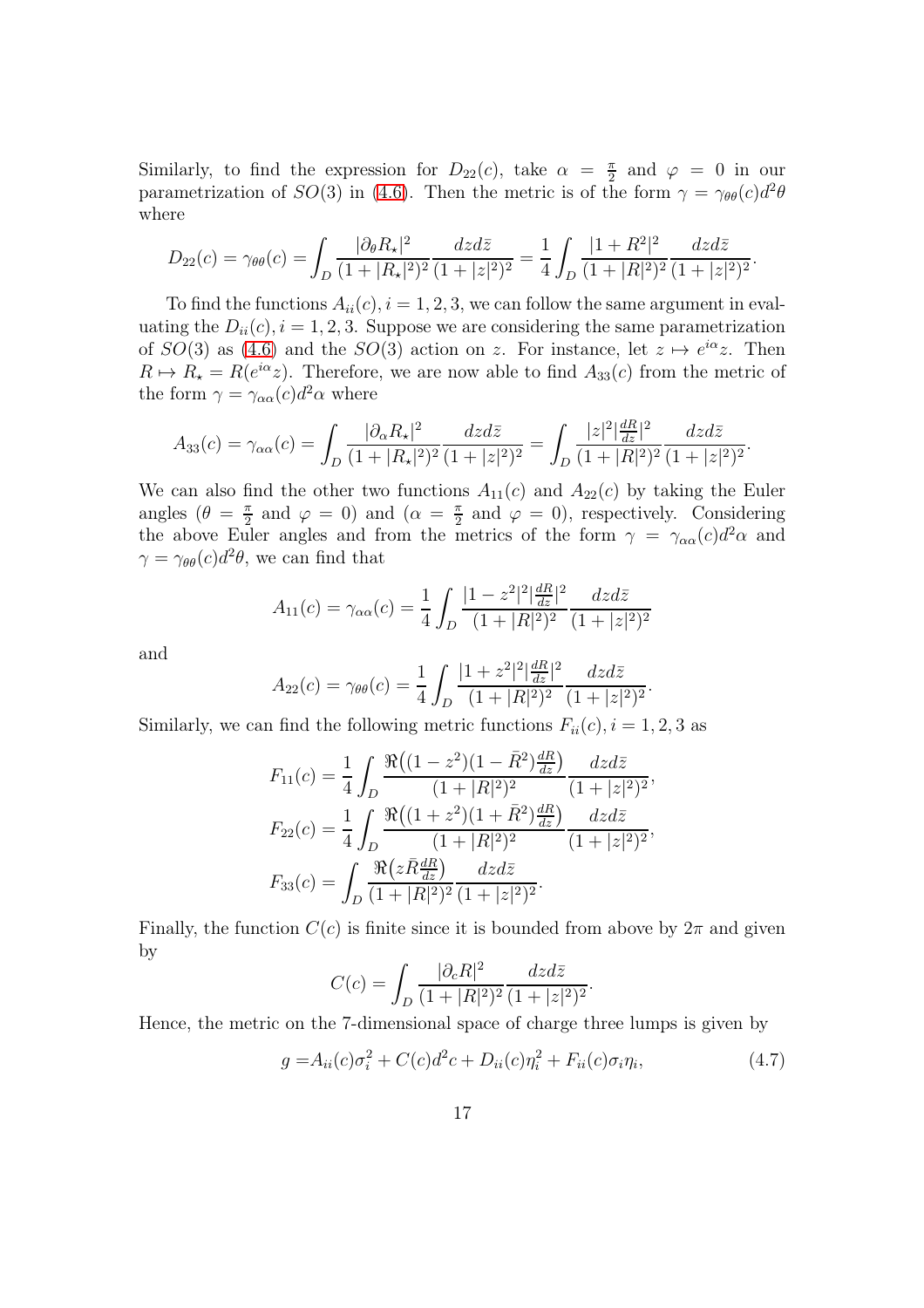where  $i = 1, 2, 3$ . The coefficient functions of the metric  $(4.7)$  are displayed in Fig[.3.](#page-17-0) As  $c = 0$  is the axial map, we find that  $A_{11}(0) = A_{22}(0), D_{11}(0) = D_{22}(0)$ and  $F_{11}(0) = F_{22}(0) = 0.$ 



Figure 3: (a) The metric functions  $D_{11}(c)$ ,  $D_{22}(c)$ ,  $D_{33}(c)$ . (b) The metric functions  $A_{11}(c)$ ,  $A_{22}(c)$ ,  $A_{33}(c)$ . (c) The metric functions  $F_{11}(c)$ ,  $F_{22}(c)$ ,  $F_{33}(c)$ . (d) The metric function  $C(c)$ .

**Proposition 3.** The moduli space  $\widetilde{Rat}_3$  with respect to the general metric g has finite volume, that is, the volume of  $(Rat_3, g)$  is finite.

*Proof.* The volume on the moduli space  $\widetilde{Rat_3}$  is given by

$$
Vol(\widetilde{Rat_3}) = \int_{SO(3)\times SO(3)\times \mathbb{R}} \sqrt{(|\det(g_{ij})|)} Vol_g(\widetilde{Rat_3}), \tag{4.8}
$$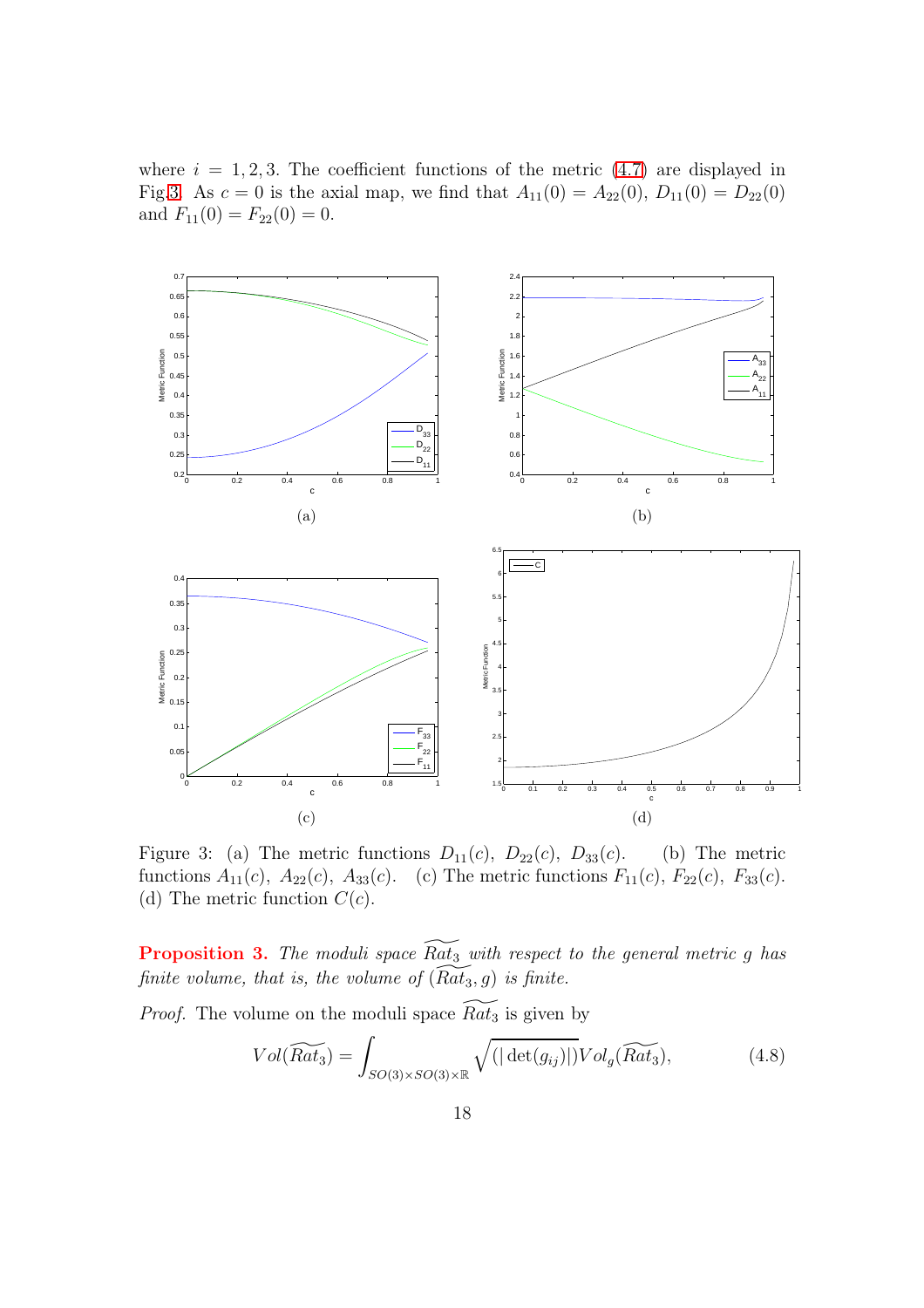where  $Vol_q(\widetilde{Rat_3})$  is the volume element on g is given by

$$
Vol_g(\widetilde{Rat}_3) = \sqrt{|\det(g_{ij})|} \sigma_1 \wedge \sigma_2 \wedge \sigma_3 \wedge \eta_1 \wedge \eta_2 \wedge \eta_3 \wedge dc.
$$
 (4.9)

Note that  $Vol(SO(3)) = \int_{SO(3)} \sigma_1 \wedge \sigma_2 \wedge \sigma_3 = 8\pi^2$  and similarly  $\int_{SO(3)} \eta_1 \wedge \eta_2 \wedge \eta_3 =$  $8\pi^2$ . The determinat of  $g_{ij}$  is calculated as

$$
\det(g_{ij}) \le (A_{11}A_{22}A_{33}D_{11}D_{22}D_{33}C)(c). \tag{4.10}
$$

We can also find the following inequalities in the metric functions which are  $A_{22} \leq$ 4  $\frac{4}{(1+c^2)^2}$  and both  $A_{11}$  and  $A_2$  are bounded above by  $\frac{2\pi}{3} + \frac{2\pi^2\sqrt{3}}{243}$ . Similarly, we can see that  $D_{33} \leq \frac{\pi}{3}$  $\frac{\pi}{3}$ ,  $D_{22} \leq \frac{\pi}{3} + \frac{4\pi^2\sqrt{3}}{243}$  and  $D_{11} \leq \frac{\pi}{3} + \frac{4\pi^2\sqrt{3}}{243}$ . Hence,  $\det(g_{ij}) \leq \frac{4}{(1+\epsilon)}$  $\frac{4}{(1+c^2)^2}$ . Note that  $\int_0^\infty$ 2  $\frac{2}{1+c^2}$ dc =  $\pi$  which implies the following integral

$$
Vol(\widetilde{Rat_3}) = 64\pi^4 \int_0^1 \sqrt{|\det(g_{ij})|} \, dc
$$
  
 
$$
\leq 64\pi^4 \int_0^\infty \sqrt{|\det(g_{ij})|} \, dc \leq 64\pi^4 \int_0^\infty \frac{2}{1+c^2} \, dc = 64\pi^5.
$$

This proves the volume of the moduli space of charge three lumps is finite.  $\Box$ **Proposition 4.** The moduli space  $(\widetilde{Rat}_3, \gamma_{cc})$  has a submanifold of finite length, where  $\gamma_{cc}(c) = C(c)$ .

*Proof.* Since the integral  $\int_0^1 \sqrt{\gamma_c}$  dc  $\lt \infty$ , it shows automaticaly the length is finite. Therefore, the boundary of  $(Rat_3, \gamma_{cc})$  at infinity lies at finite distance. Then the space  $Rat_3$  is geodesically incomplete.  $\Box$ 

Finally, we consider rational functions of the form  $R(z) = z<sup>3</sup>$  and its symmetry orbit denoted by  $\widetilde{Rat_3^0}$ . The energy density is symmetric and its metric is equivalent to the metric on the moduli space  $\{\xi z^n : \xi \in \mathbb{C}^\times\}$  with  $\xi = 1$  and  $n = 3$  which was shown in Ref. [\[13\]](#page-21-4). Note that  $\widetilde{Rat_3}$  is a totally geodesic submanifold of  $\widetilde{Rat_3}$ . The general metric  $g_0$  on  $\widetilde{Rat}_3^0$  is given by

$$
g_0 = f_i \sigma_i^2 + h_i \eta_i^2 + F_{33} \sigma_3 \eta_3, \tag{4.11}
$$

$$
= f_1 \sigma_1^2 + f_2 \sigma_2^2 + f_3 (\sigma_3 + 3\eta_3)^2 + h_1 \eta_1^2 + h_2 \eta_2^2, \tag{4.12}
$$

where

$$
f_1 = f_2 = \frac{2\pi^2\sqrt{3}}{27}, \quad h_1 = h_2 = \frac{\pi}{6} + \frac{2\pi^2\sqrt{3}}{243},
$$
  

$$
f_3 = \frac{3\pi}{2} - \frac{4\pi^2\sqrt{3}}{27}, \quad h_3 = \frac{\pi}{6} - \frac{4\pi^2\sqrt{3}}{243}, \quad F_{33} = \frac{\pi}{2} - \frac{4\sqrt{3}\pi^2}{81}.
$$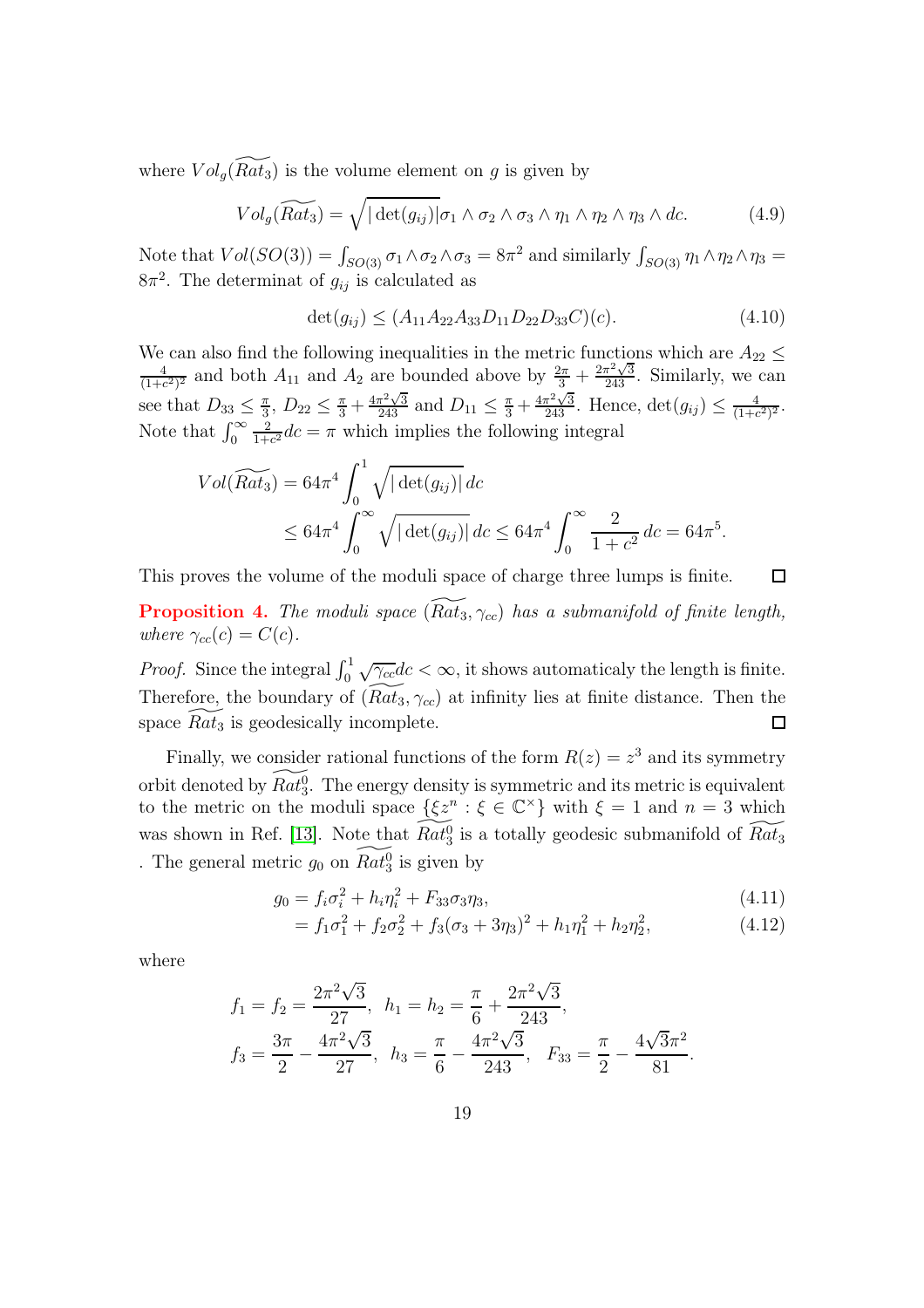**Proposition 5.**  $\widetilde{Rat_3^0}$  has a finite volume with  $Vol(\widetilde{Rat_3^0}) = \frac{\pi^{13/2}}{19683} \left(4\,\pi\,\sqrt{3}+81\right) \sqrt{324-32\,\sqrt{3}}.$ 

Proof. Here to avoid over-counting, we divide the volume element by two since the space has an additional  $C_2$  symmetry. As earlier in Proposition [3,](#page-17-1) we have that  $Vol(SO(3)) = \int_{SO(3)} \sigma_1 \wedge \sigma_2 \wedge \sigma_3 = 8\pi^2$ . From matrix [\(4.6\)](#page-15-2),  $\eta_1 \wedge \eta_2 =$  $\sin(\theta)d\phi d\theta$ ,  $0 \le \theta \le \pi$ ,  $0 \le \phi \le 2\pi$ , the integral is  $\int_{SO(3)/SO(2)} \eta_1 \wedge \eta_2 = 4\pi$ . The volume is given by

$$
Vol(\widetilde{Rat_3^0}) = \int \sqrt{|f_1f_2f_3h_1h_2|} \eta_1 \wedge \eta_2 \wedge \sigma_1 \wedge \sigma_2 \wedge \sigma_3,
$$

which can be evaluated as

$$
Vol(\widetilde{Rat}_3^0) = 32\pi^3 \sqrt{|f_1 f_2 f_3 h_1 h_2|} = \frac{4\pi^{13/2}}{19683} \left(4\pi\sqrt{3} + 81\right) \sqrt{324 - 32\sqrt{3}}.
$$

#### 5 Conclusion

In this paper, we studied the moduli space of lumps on real projective space  $Rat_N$ which is given by the space of rational maps of degree  $N$  subject to symmetry requirements [\[21\]](#page-22-5). We examined this moduli space using two different approaches. First we classified all possible cyclic symmetries of  $Rat_N$ . Then we analysed  $Rat_N$ using the Riemann-Hurwitz formula.

The symmetry requirements for  $Rat_N$ , which from a geometric point of view mean that zeros and poles have to be opposite, greatly reduce the number of allowed cyclic symmetries  $C_n^k$  compared to general rational maps. The allowed symmetries are given in Lemma [2,](#page-5-3) and can be compared to Lemma [1,](#page-4-3) which states a similar results for general rational maps [\[8\]](#page-21-9).

<span id="page-20-1"></span><span id="page-20-0"></span>We then focused on the case  $N = 3$ . Imposing a  $C_2$  symmetry automatically leads to a  $D_2$  symmetric map, and a cyclic symmetry  $C_n$  for  $n > 2$  results in an axially symmetric rational map with  $D_{\infty}$  symmetry. On  $Rat_N$ , the symmetry group  $SO(3) \times SO(3)$  of rotations and isorotations acts isometrically. Hence, the moduli space  $Rat_3$  consists of two orbits of the symmetry group, namely a 5-dimensional orbit of the axial map and a 7-dimensional orbit of dihedral symmetry. The Riemann-Hurwitz formula also decomposes  $Rat_3$  into a 5-dimensional space with two ramification points of index 3 and a 7-dimensional space with 4 ramification points of index 2, and we showed that these two points of view produce the same spaces. In summary, the moduli space of charge three lumps is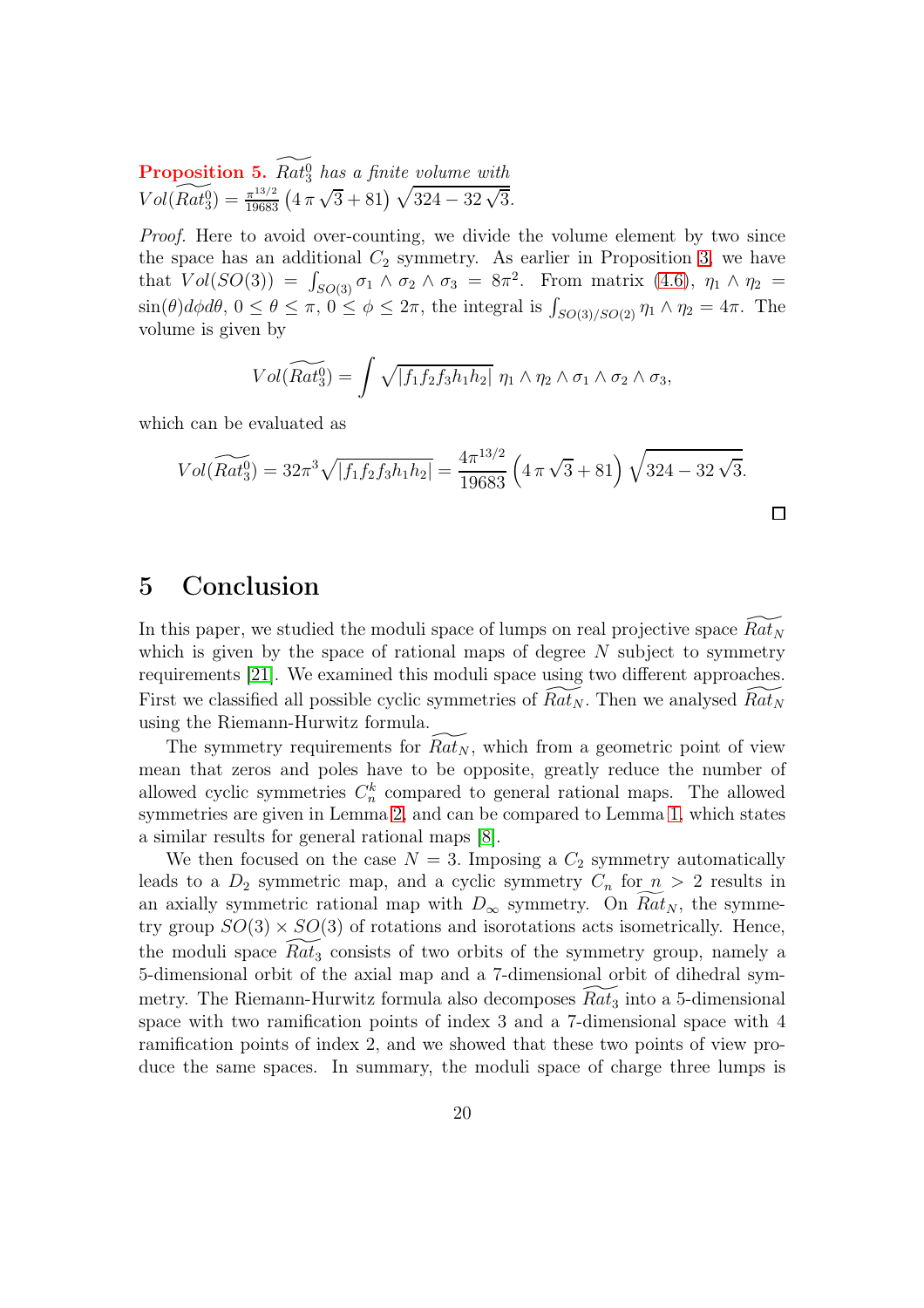<span id="page-21-7"></span><span id="page-21-2"></span>a 7-dimensional manifold which can be described as the symmetry orbit of  $D_2$ symmetric maps  $R_c$  in [\(3.13\)](#page-7-0) where  $c = 0$  denotes the axially symmetric map. Furthermore, as  $c \to \infty$  two lumps become increasingly spiky and collapse, as two poles of  $R_c$  cancel with two zeros. The symmetry requirement that poles and zeros have to be opposite results in a more complicated lump decay, and in particular,  $D_{\infty}$  symmetry prevents lump decay.

<span id="page-21-14"></span><span id="page-21-8"></span><span id="page-21-5"></span>The dihedral symmetry of the symmetry of  $\widetilde{Rat_3}$  allowed us to find explicit expressions of the  $L^2$  metric [\[21\]](#page-22-5) that is induced on the moduli space by the kinetic energy. It is rare that the moduli space metric can be evaluated for topological charge greater than one. Recently, the metric of hyperbolic vortices of charge two has been calculated in Ref. [\[1\]](#page-20-1). We showed that the volume of  $Rat_3$  is finite. Furthermore, we constructed a geodesic that connects the axial map to the boundary of  $Rat_3$  which has finite length. This shows that  $Rat_3$  is geodesically incomplete, as shown in Ref. [\[21\]](#page-22-5). We also evaluated the volume of the space of axially symmetric maps.

<span id="page-21-12"></span><span id="page-21-9"></span><span id="page-21-6"></span>When  $N = 5$  the symmetry approach gives the following possible symmetries:  $D_{\infty}, O, D_4, D_3, D_2$  and  $C_2$  and no symmetry. The metrics of submanifolds with  $D_n$ symmetry could be evaluated in a similar way to the metric of  $Rat_3$ . The Riemann-Hurwitz formula provides an alternative decomposition into 5 different spaces, but now there is no obvious correspondence between the two approaches apart from the axially symmetric case. How these spaces are related is an interesting problem for further study.

#### <span id="page-21-13"></span><span id="page-21-11"></span>Acknowledgment

<span id="page-21-4"></span><span id="page-21-0"></span>SK would like to thank Martin Speight for suggesting to look into this problem and further useful discussions. SK is grateful to Jim Shank for stimulating discussions with regards to the geometry of rational maps. SK acknowledges the EPSRC for the grant EP/I034491/1. AM would like to thank Mareike Haberichter for assisting with Matlab plots and useful discussions. AM acknowledges SMSAS for a PhD studentship.

#### <span id="page-21-3"></span>References

- <span id="page-21-10"></span>[1] L. S. Alqahtani and J. M. Speight, "Ricci magnetic geodesic motion of vortices and lumps," [arXiv:1410.4698](http://arxiv.org/abs/1410.4698) [math-ph].
- <span id="page-21-1"></span>[2] R. Bott and L. W. Tu, "Differential forms in algebraic topology," Springer-Verlag, 1982.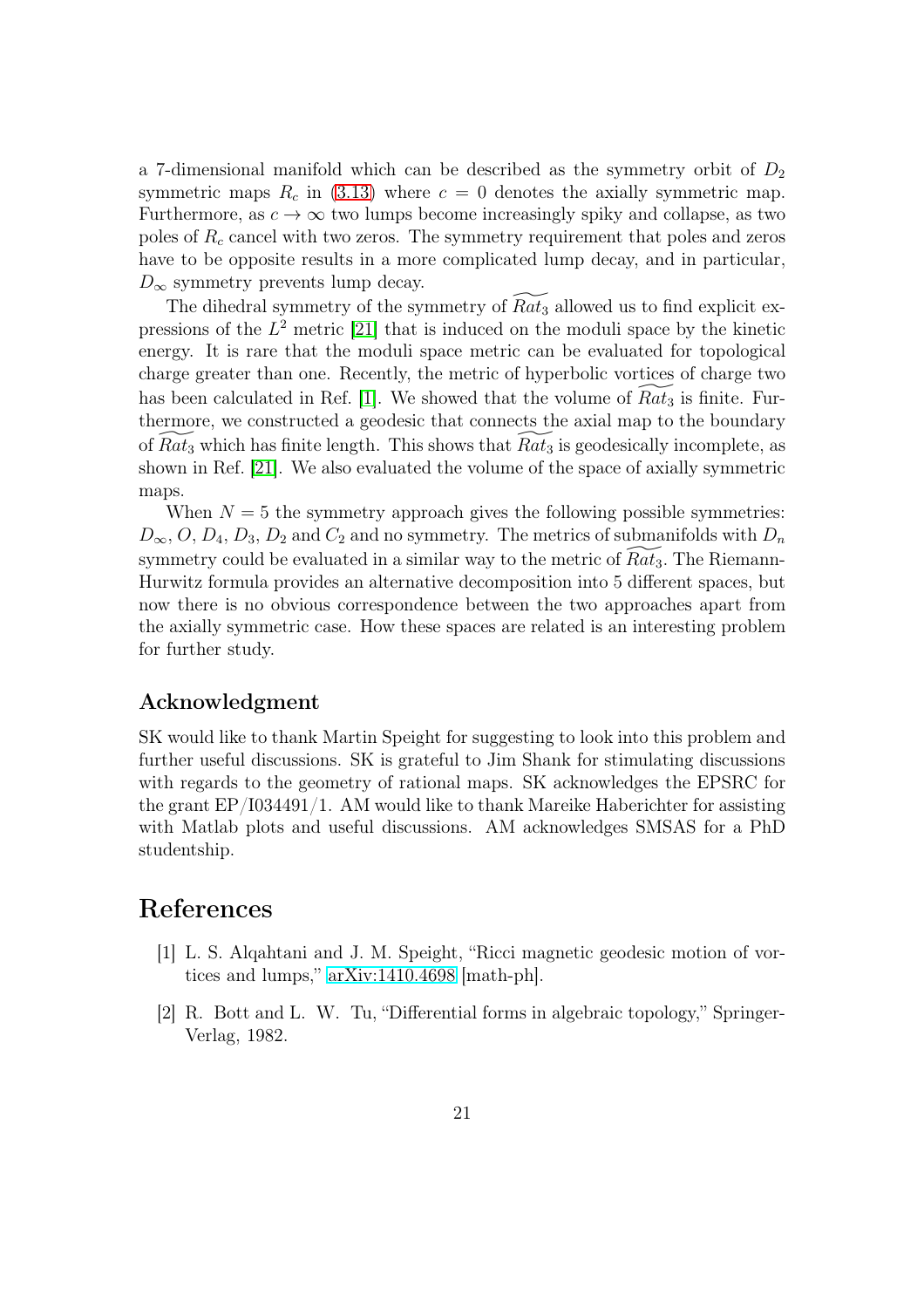- <span id="page-22-0"></span>[3] R. J. Cova and W. J. Zakrzewski, "Scattering of periodic solitons," Rev. Mex. Fis. 50 (2005) 527 [\[hep-th/0308161\]](http://arxiv.org/abs/hep-th/0308161).
- <span id="page-22-4"></span><span id="page-22-1"></span>[4] J. Eells and L. Lemaire, "On the Construction of Harmonic and Holomorphic Maps between Surfaces," Math. Ann. 252 (1980) 27.
- <span id="page-22-5"></span>[5] W. Fulton and R. Weiss, "Algebraic Curves: an introduction to algebraic geometry," volume 30. Benjamin New York, 1969.
- <span id="page-22-3"></span>[6] C. J. Houghton, N. S. Manton and P. M. Sutcliffe, "Rational maps, monopoles and Skyrmions," Nucl. Phys. B 510 (1998) 507 [\[hep-th/9705151\]](http://arxiv.org/abs/hep-th/9705151).
- <span id="page-22-2"></span>[7] S. Krusch and J. M. Speight, "Quantum lump dynamics on the two-sphere," Commun. Math. Phys. 322 (2013) 95.
- [8] S. Krusch, "Homotopy of rational maps and the quantization of skyrmions," Annals Phys. 304 (2003) 103 [\[hep-th/0210310\]](http://arxiv.org/abs/hep-th/0210310).
- [9] S. Krusch, "Finkelstein-Rubinstein constraints for the Skyrme model with pion masses," Proc. Roy. Soc. Lond. A 462 (2006) 2001 [\[hep-th/0509094\]](http://arxiv.org/abs/hep-th/0509094).
- [10] R. A. Leese, "Low-energy Scattering of Solitons in the CP\*\*1 Model," Nucl. Phys. B 344 (1990) 33.
- [11] N. S. Manton and P. Sutcliffe, Topological solitons, Cambridge University Press, 2004.
- [12] W. S. Massey, A Basic Course in Algebraic Toplogy, Springer-Verlag, New York, 1991.
- [13] J. A. McGlade and J. M. Speight, "Slow equivariant lump dynamics on the two sphere," Nonlinearity 19 (2006) 441.
- [14] A. M. Polyakov and A. A. Belavin, "Metastable States of Two-Dimensional Isotropic Ferromagnets," JETP Lett. 22 (1975) 245 [Pisma Zh. Eksp. Teor. Fiz. 22 (1975) 503].
- [15] P. J. Ruback, " $\sigma$  Model Solitons and Their Moduli Space Metrics," Commun. Math. Phys. 116 (1988) 645.
- [16] T. M. Samols, "Vortex scattering," Commun. Math. Phys. 145 (1992) 149.
- [17] G. Segal, "The Topology of Spaces of Rational Functions," Acta. Math. 143 (1979) 39.